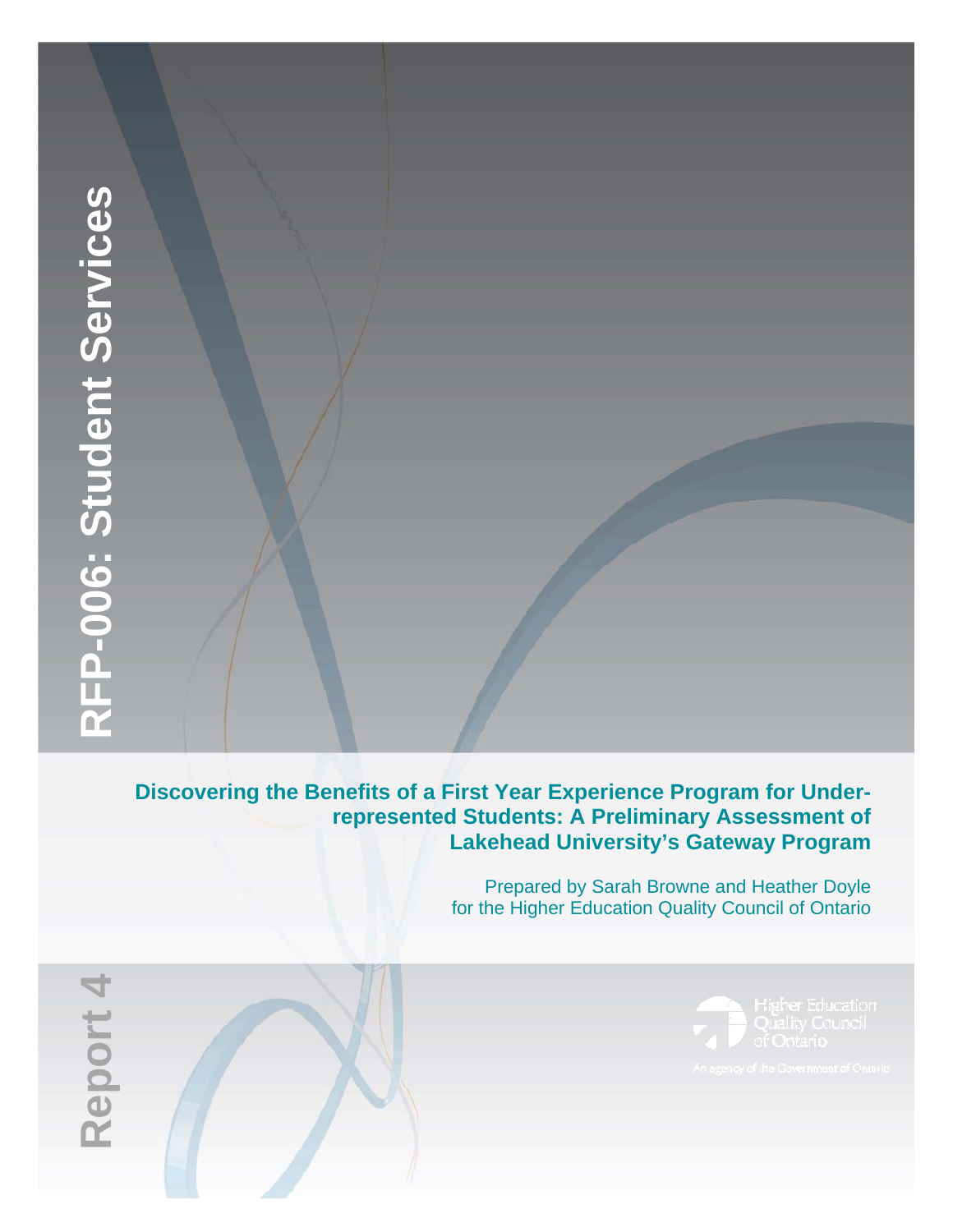### **Disclaimer:**

The opinions expressed in this research document are those of the authors and do not necessarily represent the views or official polices of the<br>Higher Education Quality Council of Ontario or other agencies or organizations<br>that may have provided support, financial or otherwise, for this project.

#### **Cite this publication in the following format:**

Browne, S. and Doyle, H. (2010). *Discovering the Benefits of a First Year Experience Program for Under-represented Students: A Preliminary Assessment of Lakehead University's Gateway Program.* Toronto: Higher Education Quality Council of Ontario.

Published by:

# **The Higher Education Quality Council of Ontario**

1 Yonge Street, Suite 2402 Toronto, ON Canada M5E 1E5 Phone: (416) 212-3893 Fax: (416) 212-3899 Web: www.heqco.ca E-mail: info@heqco.ca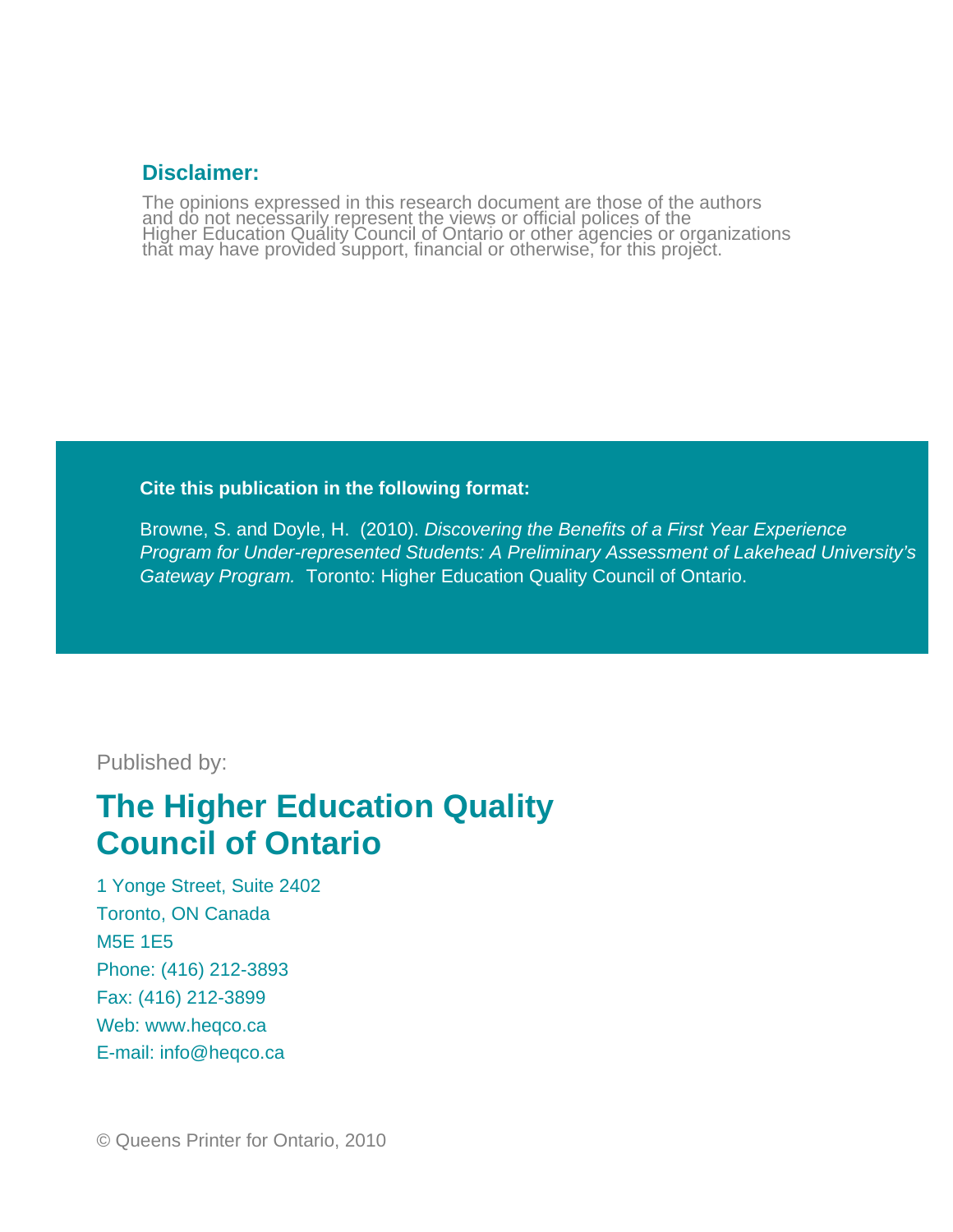The Higher Education Quality Council of Ontario (HEQCO) issued a Request for Proposals in June 2008 that focused on The Role of Student Services in Support of Access, Retention and Quality. The goal was to provide funding to institutions to allow them to evaluate the effectiveness of existing student services projects or programs designed to enhance student access, retention and academic success, and to identify best practices and innovative techniques that might be useful for other postsecondary institutions. Twenty-eight proposals from Ontario colleges and universities were submitted, and 15 projects were subsequently approved for funding by HEQCO.

 While there was some overlap, the projects were roughly divided into those that focused on the general student population to deal with overall first-year transition challenges; those that focused on improving the engagement, transition and retention of targeted populations of "at-risk" students; and those that focused on courses and programs that were considered to be "at-risk" (e.g. high rates of Failure and Withdrawal) for students enrolled.

This final report is part of the "Student Services" series, and is one of four being released in June 2010. Together, these and the subsequent reports from this series will help better inform student success strategies with evidence-based assessments.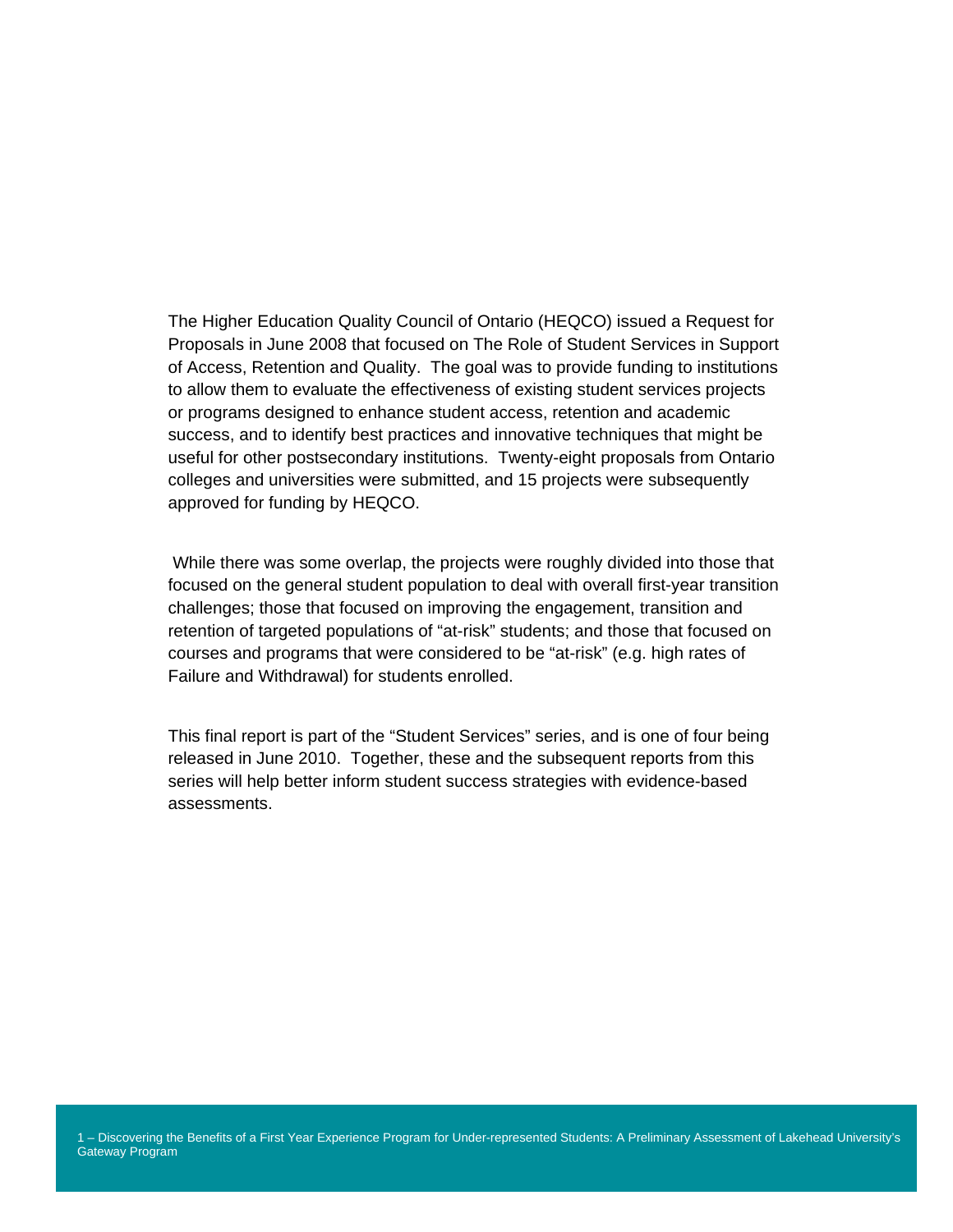### **Abstract**

Student demographics are changing at institutions of higher education. Research indicates that non-traditional students now comprise the majority of students on campuses (Wylie, 2004, para. 4). Non-traditional students can include the following: first generation students, students with disabilities, visible minorities and mature students. These students are considered more "at risk" for attrition for a number of reasons, including outside responsibilities, poor understanding of the postsecondary environment and limited social and family supports (Collier & Morgan, 2008; Engle & Tinto, 2008; Tinto, 1993; Wylie, 2004).

This study examined the effectiveness of an academic intervention program called Gateway. The results indicated that many of the attributes of, and difficulties experienced by, nontraditional students entering college and university in the United States also apply to nontraditional students entering Lakehead University. The results also indicated that the Gateway program is a successful intervention for first year, non-traditional students. Common concerns identified by Gateway participants reinforce concerns cited in the literature: difficulty with time management; procrastination; and balancing family, social and academic priorities (Engle & Tinto, 2008; Heisserer & Parette, 2002; Miller & Murray, 2005; Patrick, Furlow & Donovan, 1988; Tinto, 1993).

Almost all students interviewed in this study indicated that they felt at least one intervention of the Gateway program was useful to their overall success as a student. Many signified that "not disappointing their advisor" was a main motivation for attending classes and completing their course work. Other findings revealed that programming should be provided for students who do not recognize the need for assistance and those who are unmotivated to seek help. In addition, it is important to provide this non-traditional student group with programming to help them balance their off-campus responsibilities with their academic priorities.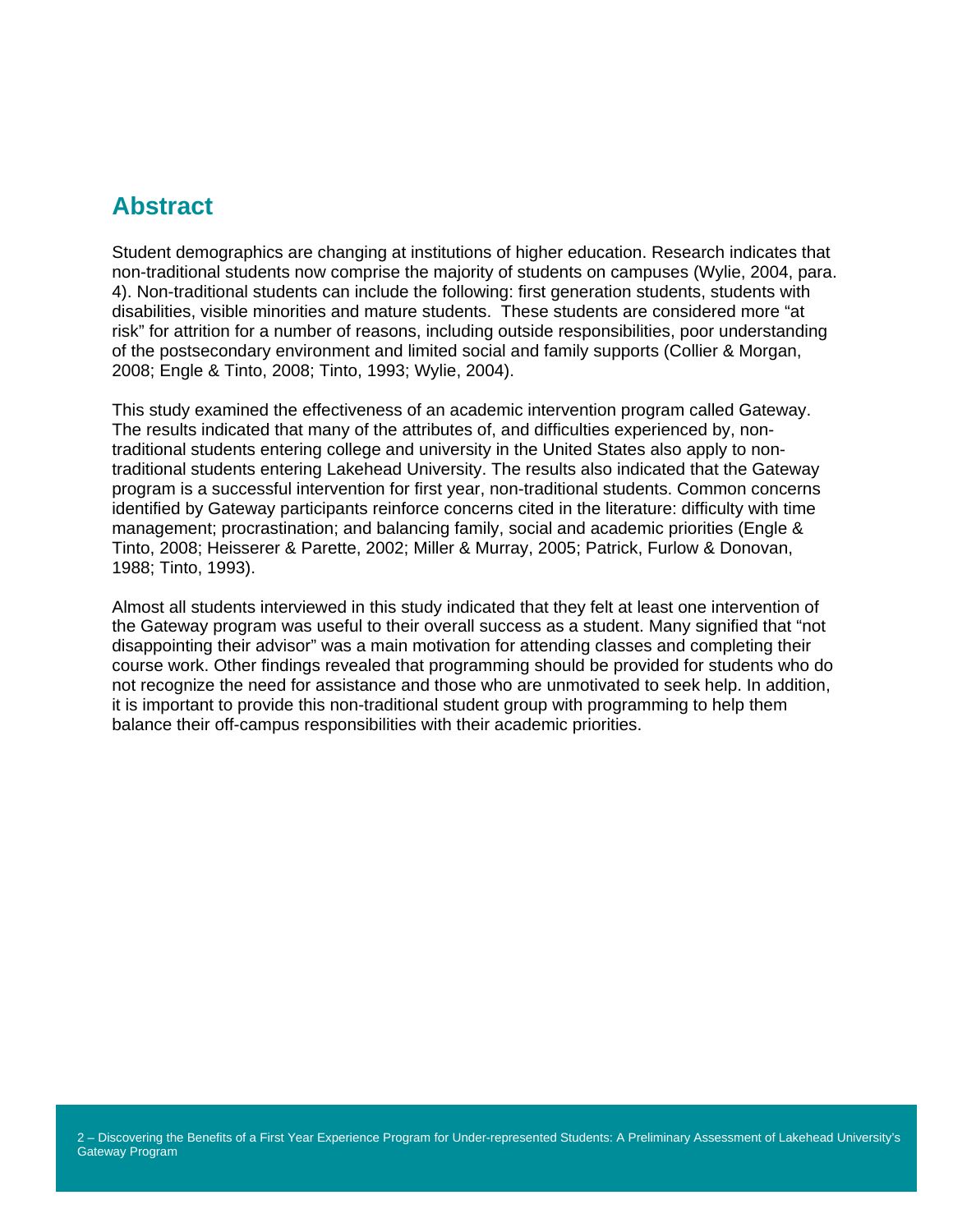# **Table of Contents**

An Appendix is available upon request from info@heqco.ca.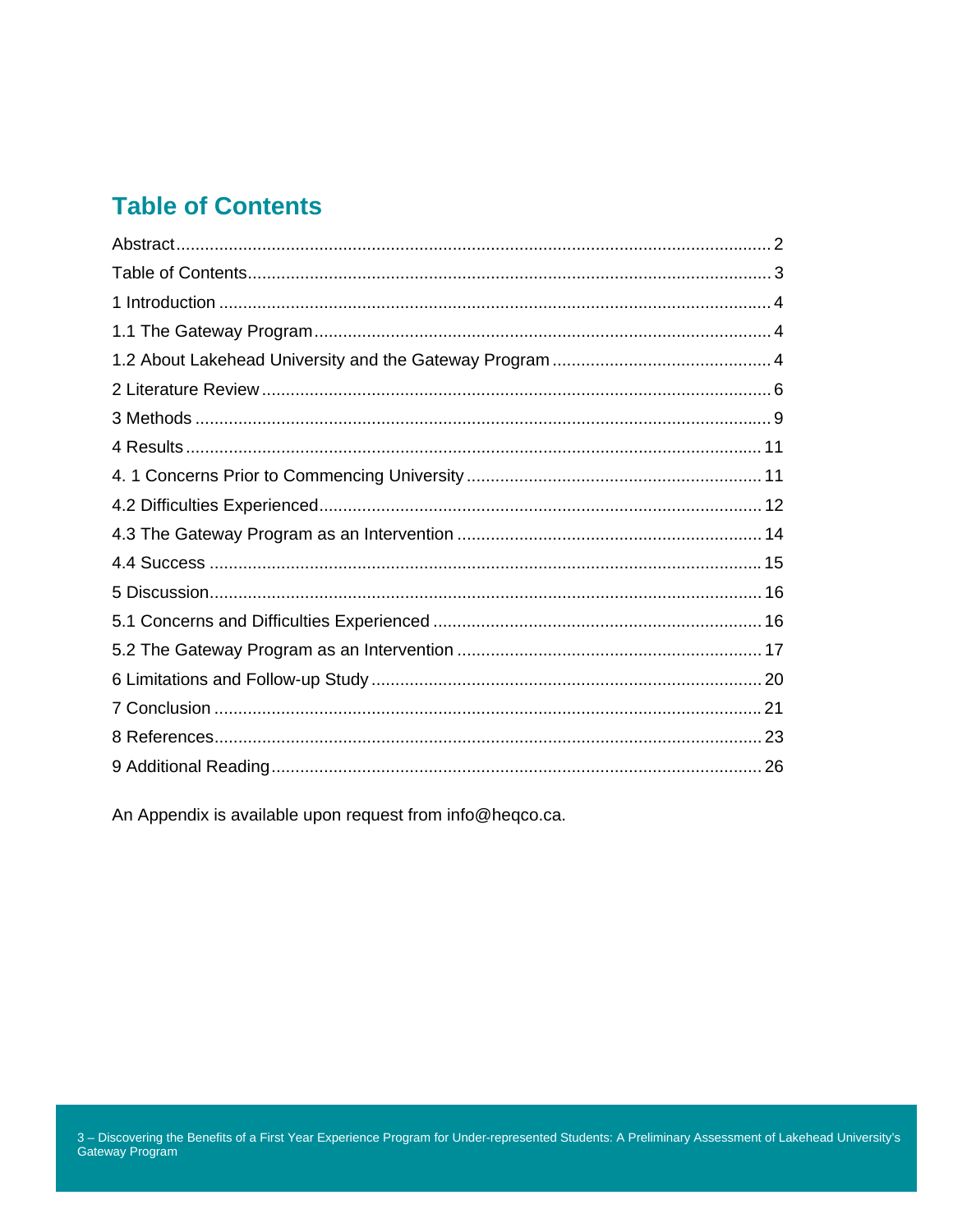### **1. Introduction**

#### **1.1 The Gateway Program**

As part of a Government of Ontario initiative to encourage the implementation of programming designed for non-traditional students, Lakehead University introduced the Gateway program in the fall of 2007. This program provides intentional and intrusive programming for underprepared, non-traditional university students entering Lakehead University. The goal of the program is to assist students with their transition to the university environment, with the hope of increasing retention and graduation rates for an "at-risk" population group.

This study uses qualitative data analysis and examines the effectiveness of the Gateway program based on the students' self-perceived needs and their own definitions of success. Students' suggestions for improvements to the program were also solicited.

#### **1.2 About Lakehead University and the Gateway Program**

Lakehead University is a comprehensive university, which offers its 8,200 students a range of undergraduate and graduate programming in nine Faculties. The main campus is located in Thunder Bay, Ontario, near Lake Superior, while the Orillia campus brings the Lakehead University experience to Central Ontario. As a comprehensive university, Lakehead is committed to excellence and innovation in undergraduate and graduate teaching, research and other scholarly activity. As part of this commitment, Lakehead University is dedicated to creating and maintaining a student-centred learning environment.

The Gateway program at Lakehead University is designed for students who do not meet the university's traditional entrance requirements but who exhibit academic potential. The program is modelled after First Year Experience programs in the United States and is based on the theory that high school marks are not necessarily indicative of students' ability to be successful in postsecondary studies. Admission to the Gateway program was determined through the assessment of applicants' marks for the 2007 cohort (required minimum average of 65 per cent). Seventy-two students accepted their offer to be part of the Gateway program in 2007. In 2008, the admissions team not only examined applicants' high school transcripts but also required the submission of a supplementary application form. On this form applicants were asked to describe why they wanted to attend Lakehead University and to outline how they planned to be successful. Each applicant was also asked to provide an academic reference who could speak to their ability to perform at the university level. Thirty-two students accepted their Gateway offer in 2008.

The content and structure of the Gateway program is based on best practices from student retention research. As outlined in the Offer of Admission, students are required to take part in mandatory academic advising sessions. Each student is assigned an academic advisor with whom they work throughout the academic year. Students meet with their advisors monthly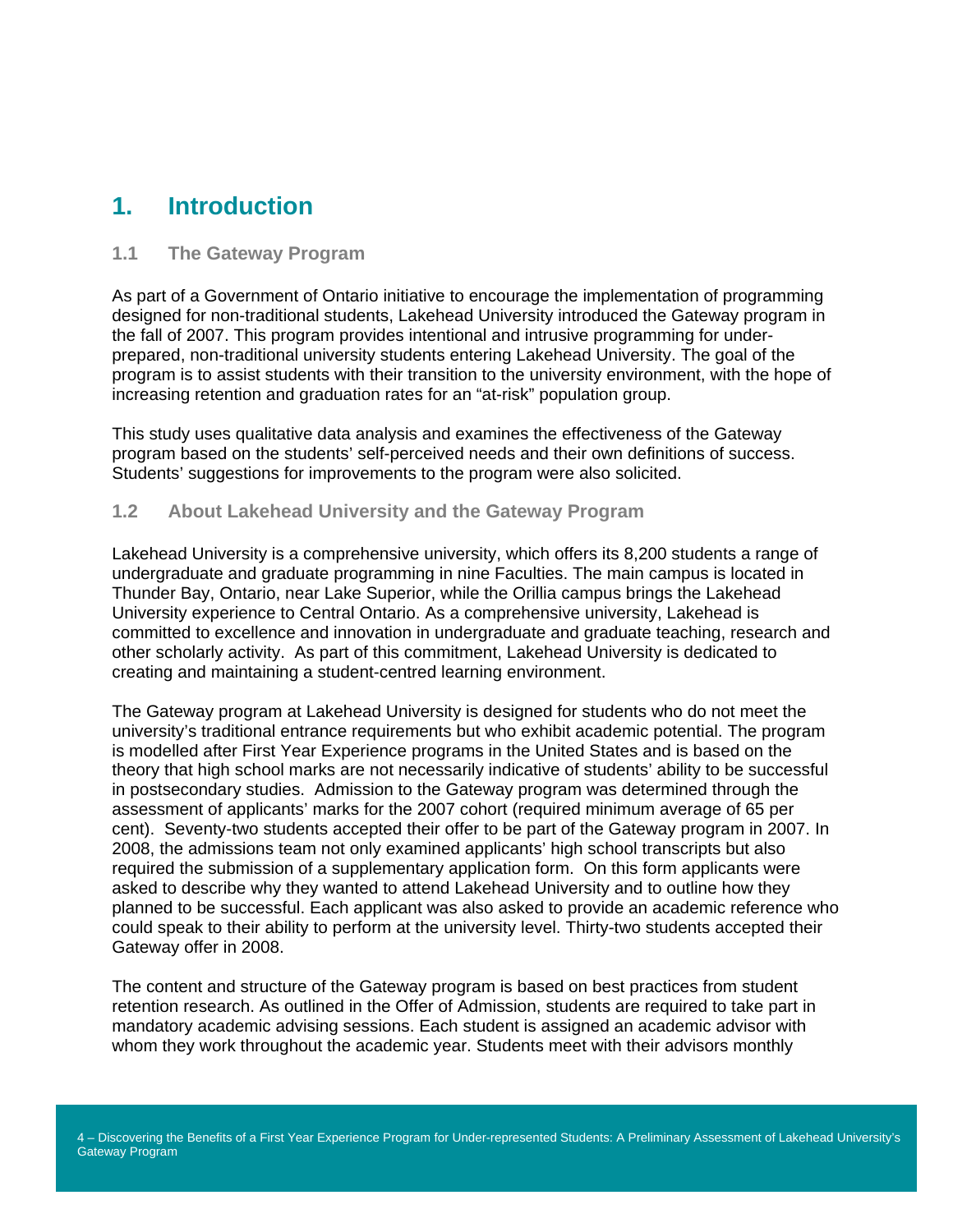(more frequently if required), to work on course selection, transition issues and goal setting. Gateway advisors act as referral sources for students, helping connect them to resources like the Learning Assistance Centre, Health and Counselling and faculty members. The advisor also stays in regular contact via e-mail, informing students of important academic and social events on campus.

In addition to receiving mandatory academic advising, students are required to successfully complete a student success course in order to continue into Year 2 of their program. For the 2007 cohort, this course was a half-credit University Seminar course. It was offered through the Faculty of Science and Environmental Studies and was taught by an instructor who is an academic advisor as well as a sessional lecturer in the department of English. The course focused on critical thinking and on providing students with the opportunity to enhance their writing, research and comprehension skills. Students were required to complete assignments, tests and a research project.

For the 2008 cohort, the student success course was modified to provide continual and practical support to students. The course was changed from a half-credit course to a full-year, non-credit course and was taught by an associate professor from the Faculty of Social Sciences and Humanities. The course had a pass-fail structure, and attendance was mandatory, forming a major part of the evaluation. The restructured course included information on study skills, time management, test preparation and personal health and wellness at university. Students were also required to meet individually with the professor to help encourage faculty connections. Peer leaders were also incorporated into the class, and they helped to deliver lectures, run small group meetings and provide support to students taking the course.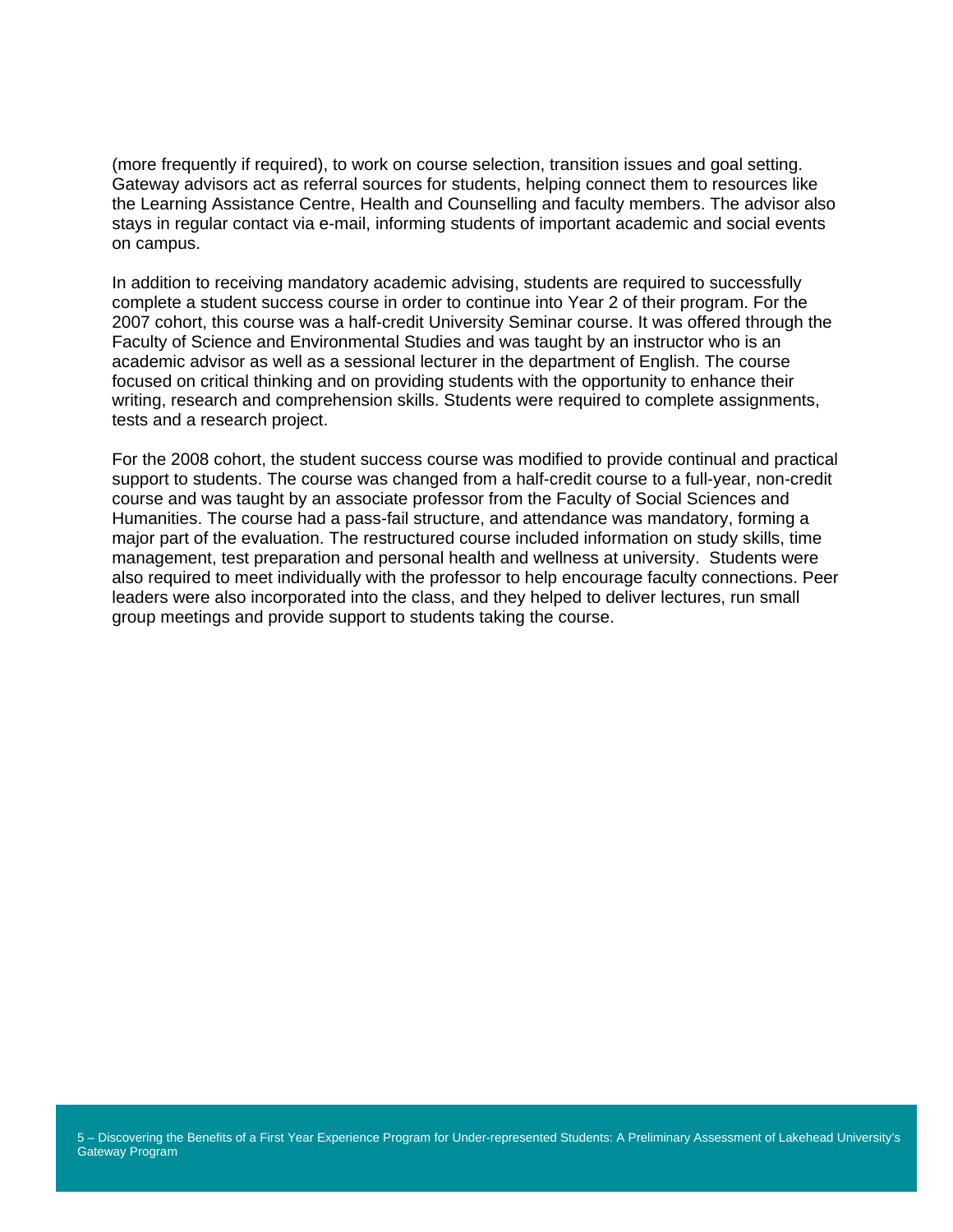### **2. Literature Review**

 $\overline{a}$ 

In the 1960s, postsecondary institutions began to recognize the need to provide programming to assist incoming first year students (Upcraft & Gardner, 1989, p. 38). This shift occurred for a number of reasons. First, universities and colleges began to see more non-traditional students, who were often unsure of the student "role", enrol in postsecondary education. Second, curricula on campuses were changing and students were presented with more complex options. Finally, students began to express the need for "help" (Upcraft & Gardner, 1989, p. 39). This programming has expanded over the years at postsecondary institutions throughout the world. The United States' National Center for Education Statistics (NCES) uses seven characteristics to define non-traditional students. These characteristics include the following: "delaying enrolment in post-secondary education, attending part time, being financially independent, working full time while enrolled, having dependents, being single parents and/or lacking a standard high school diploma" (Upcraft, Gardner, & O'Barefoot, 2005, p.18). Non-traditional students may also include students with disabilities, adult learners, students from different cultures (e.g., visible minorities or Aboriginals), first generation<sup>1</sup> students and low income students (Bigger, 2005, para.19). Increasing numbers of "non-traditional" first year students are enrolling in postsecondary education, and many institutions are working diligently on developing programs to meet the needs of this student population. Although all first year college and university students are likely to experience transitional issues, students from "non-traditional" backgrounds may experience difficulties on a larger scale (Collier & Morgan, 2007; Engle & Tinto, 2008; Heisserer & Parette, 2002; Patrick, Furlow & Donovan, 1998).

Students' success in university and college depends not only upon their understanding of course content, but also on their ability to demonstrate this knowledge in ways that will satisfy the professor's expectations (Collier & Morgan, 2008, p. 428; Grayson, 1997, p. 659). Nontraditional students may lack cultural resources and background information about higher education, and this may limit their awareness of how to "perform the role of (university) student" (Collier & Morgan, 2008, p. 425; Terenzini, Springer, et al., 1996, p. 2; Vargas, 2004, p.3). First generation students, in particular, cannot rely on parental advice to help them identify and resolve role-based problems or to help them understand the university's expectations. They come to university with less understanding of student roles and less support to help them build their knowledge base (Collier & Morgan, 2008, p.442). This may mean that success is more difficult to achieve than it is for traditional students, who have greater familiarity with higher education because of their family's past experiences within the university or college environment (Collier & Morgan, 2008, p.442). As a result, there is a greater need to provide non-traditional students with information concerning what they can expect of their educational experience. Non-traditional students also have a greater need for intensive advising, so they can talk through any fears or concerns about their academic performance, establish their

<sup>&</sup>lt;sup>1</sup> For the purposes of this study, first generation students were defined as those for whom neither parent had attended a postsecondary institution.

<sup>6 –</sup> Discovering the Benefits of a First Year Experience Program for Under-represented Students: A Preliminary Assessment of Lakehead University's Gateway Program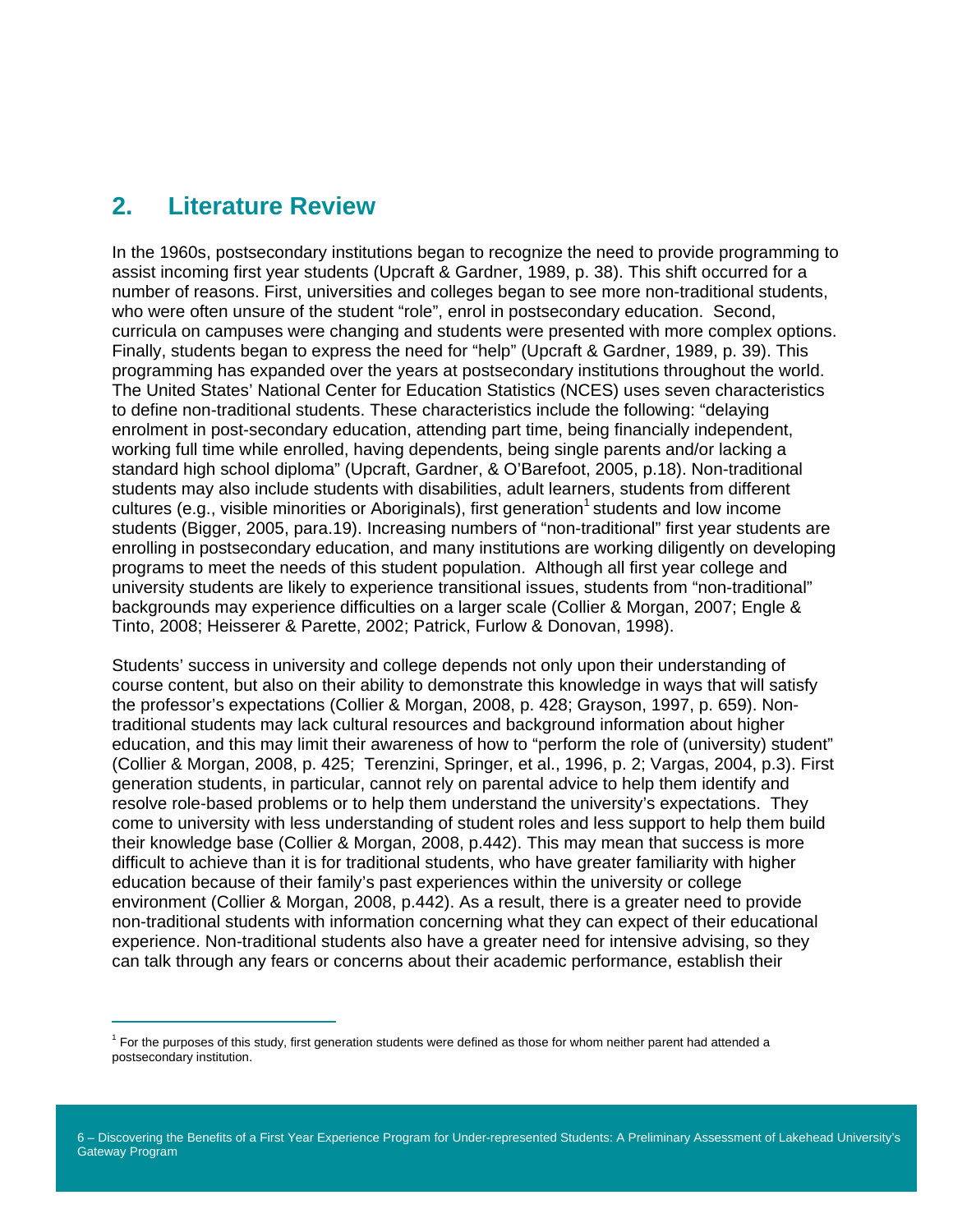educational and career goals, and be empowered in their decision-making processes as a whole (Vargas, 2004, p. 5).

The creation of first year experience programming or first year seminar courses has been one of the most popular initiatives that colleges and universities have utilized to help first year students. According to Upcraft, Gardner and Associates (1989), "first year experience courses provide students with an opportunity to interact with their peers academically and socially, while gaining basic academic and time management skills" (as cited in Lang, 2007, p. 11). Although first year experience programs are ingrained in higher education institutions across the United States, there is little research on such programming in Canada or on applying the success of this programming to the Canadian system of higher education and to a Canadian demographic. According to a study by the National Resource Center on the First Year Experience® and Students in Transition (2006), 84.8 per cent of the responding institutions in the United States indicated that they offered a first year transition course, but there is no comparable data for Canadian institutions.

To help first year students succeed, it is important for institutions to help them fulfill their educational and personal goals (Upcraft and Gardner, 1989, p.2). According to Tinto (1993) students are more likely to persist in college or university when they are able to successfully separate from their home life and become academically and socially integrated into the college or university setting (as cited in Inkelas, Daver, et al., 2007, p.406). The more successful students are at reaching true integration and engagement, the more likely they are to successfully complete their degree (Collier & Morgan, 2008, p. 426; Tinto, 1993, p. 50). Research indicates that student success at university is based largely on the experiences a student has in their first year and their ability to transition into the university environment (Lang, 2007, p. 11; Tinto, 1993, p. 14). Tinto indicated that there are four forms of individual experiences that may affect student departure: "adjustment, difficulty, incongruence, and isolation" (1993, p. 37). It therefore stands to reason that it is essential to develop first year experience programs that help address students' needs and assist them in successfully integrating into the university community.

First year experience programs are especially important for students who may be deemed "at risk." According to King (2004) "at risk" students are those who are considered academically under-prepared as a result of extenuating factors such as their prior educational experiences and specific individual risk factors. Risk factors can range from psychological concerns and health issues to social and family influences (as cited in Miller & Murray, 2005, para. 2). Upcraft and Gardner (1989) state that students who are considered "at risk" may drop out of university for a variety of reasons, including: "academic boredom, a sense of irrelevancy, limited or unrealistic expectations of (university), academic under preparedness, transition difficulties and/or uncertainty about or incompatibility with a major or career" (Upcraft & Gardner, 1989, pp. 67-70).

We can differentiate between internal and external factors that can be attributed to students experiencing academic difficulty in university or college. Molina and Abelman (2000) distinguish between "uncontrollable and controllable internal factors" and "stable and unstable external factors". Internal uncontrollable factors are those that are inherent to the individual and are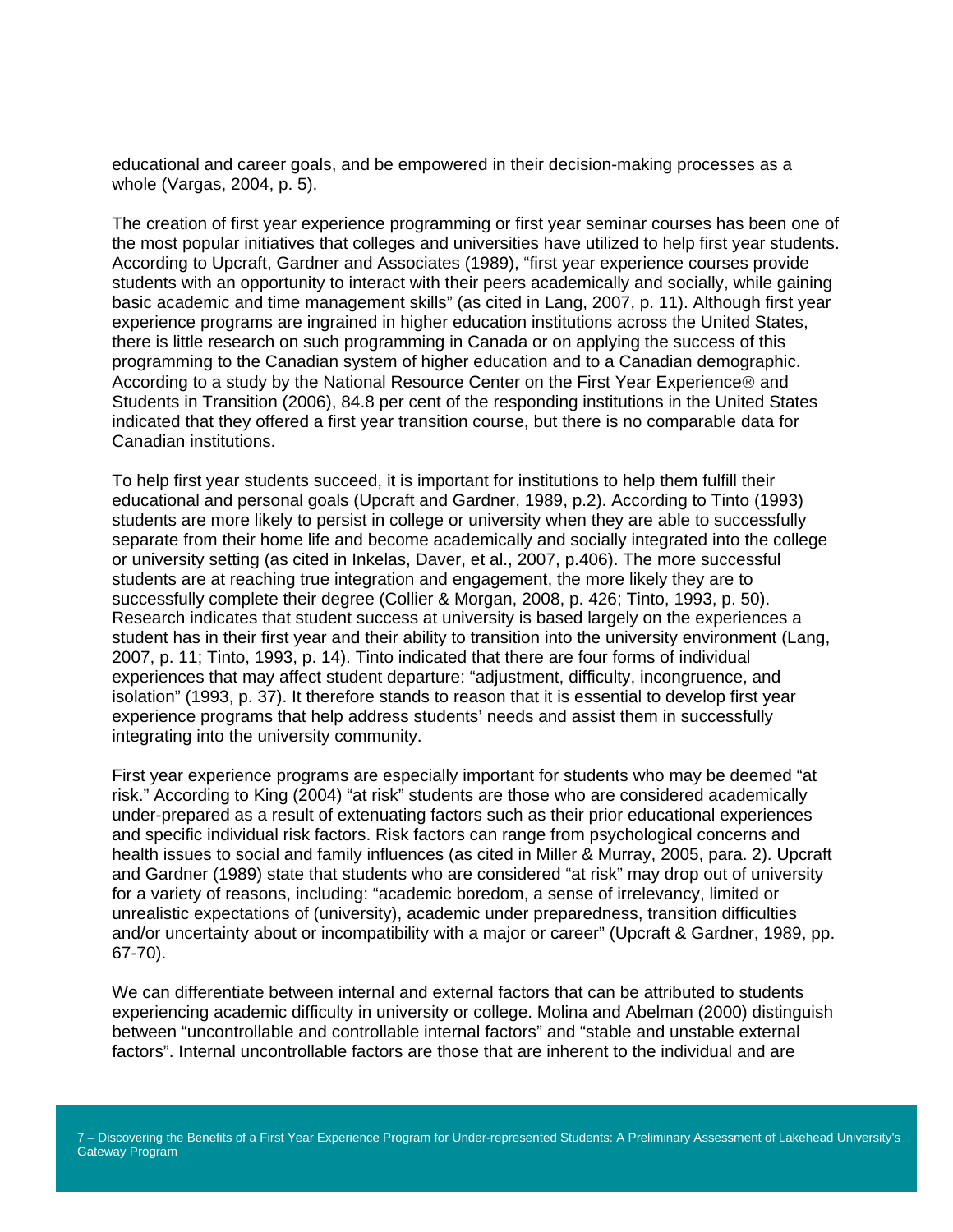therefore difficult to change. These factors include health problems, learning disabilities and a general inability to master the work. Internal controllable factors are behavioural and tend to be easier to change; they include poor time management and class attendance. These factors require the student to make a conscious effort to improve. External stable factors are difficult to change and may include unhealthy family environment/living arrangements. External unstable factors that are easier to change (but that may require some guidance) include frequently changing courses and professors (Molina & Abelman, 2000, p. 6).

According to the United States' National Center for Education Statistics (NCES) (as cited in Boylan, 2001, p. 2), between 16 and 40 per cent of each year's incoming students at any given postsecondary institution in the United States are, to some degree, inadequately prepared for college- or university-level academic work. A study by the Pell Institute (2008) indicated that low-income and first generation students (both considered non-traditional) were four times more likely to leave higher education after their first year than were traditional students (Engle & Tinto, 2008, p. 2). Non-traditional students are less likely to receive support from family members and tend to have obligations outside the postsecondary environment that limit their ability to become fully integrated (Collier & Morgan, 2007, p. 430; Engle & Tinto, 2008, p. 3; Grayson, 1997, p. 659). Attrition theory states that persistence in university or college requires individuals to adjust and become integrated, both socially and academically, into the postsecondary environment. For many students, this becomes an overwhelming experience. The easier this experience is for students, and the less time they spend feeling overwhelmed, the more likely they will be to persist (Tinto, 1993, p. 71). Hence, providing developmental and first year experience programs for non-traditional students is especially important to help with their adjustment to university or college (Heisserer & Parette, 2002, para. 6).

As students transition from high school to college or university, it is essential for them to learn how to become intentional learners, including changing any negative aspects of their academic behaviour. The more successful students are in implementing strategies that lead to personal control of their learning, the more likely they are to be successful (Dembo & Seli, 2004, p. 3). King (2004) (as cited in Miller & Murray, 2005) suggests that universities can help underprepared students become resilient learners through:

assisting students in planning programs consistent with their abilities and interests, providing choices, working in tandem with developmental educational programs, interpreting and providing rationale for instructional policies, procedures and requirements, monitoring student progress toward goals, teaching problem solving techniques, using intrusive advising methods when appropriate, and referring students to campus and community resources as needed (Miller & Murray, 2005, para. 20).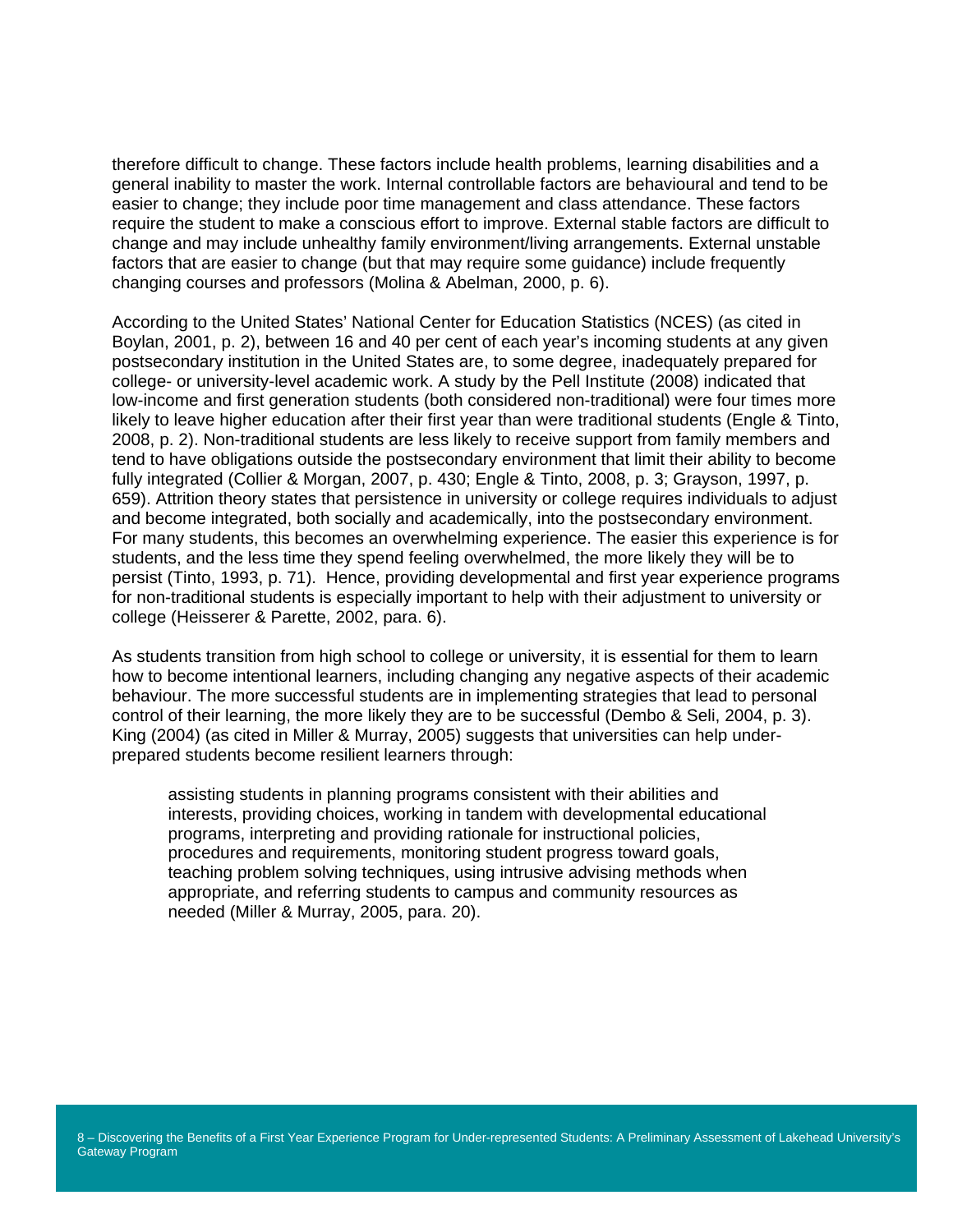### **3. Methods**

The researchers conducted a qualitative, exploratory analysis to assess how Lakehead University's Gateway program is helping under-prepared, non-traditional, first year students succeed in their transition to university. Data were collected by means of semi-structured interviews with students who had participated in the Gateway program in the 2007/08 or 2008/09 academic years. Interviews were conducted using a script of predetermined questions/topics, including a list of suggested prompts should students not be forthcoming with answers. Questions were developed based on an extensive literature review and focused on a number of points: fears and expectations (both positive and negative) that students experienced before attending university, whether these fears and/or expectations were realized during their first year and whether the Gateway program provided them with support to help cope with or overcome the stated fears or concerns. Finally, the researchers asked the students to define what success meant to them and whether they believed their first year at Lakehead University had been a success. A list of interview prompts is included in Appendix 1.

Students were invited to participate in the study through an announcement in their Gateway class (2008/09 students only), through poster advertisements in the Office of Academic Advising and through direct e-mail or telephone contact. While students were encouraged to participate in the study and were offered the incentive of a 1 in 40 (or more) chance to win an iPod touch, participation was voluntary. The goal was to conduct 40 interviews, 20 with each cohort. Of the 105 students enrolled in Gateway in 2007/08 and 2008/09, there was valid contact information for 92. Twenty-nine agreed to come in for interviews, but only 26 students showed up for their scheduled interview times. Sixty-three students declined or did not respond. In the end, semistructured interviews were conducted with 26 students, 13 in the 2007/08 cohort and 13 in the 2008/09 cohort, for a 32 per cent participation rate (based on 92 students). All but one of the students who responded from the 2007/08 cohort returned to Lakehead for their second year. The researchers recognize that the results of the study may have been different if there had been more participation from students who either chose not to return or who were unable to return due to poor academic performance.

Interviews took place in a quiet room on the Lakehead University campus, with one or two interviewers present. Interviewers were provided with a script but were encouraged to let the conversation flow. All students were asked to consider and comment on their experience with the Gateway program, which the 2007/08 cohort had participated in during the previous year. Interviews were digitally recorded and then transcribed upon completion of the interview. Electronic files were destroyed to prevent the possible identification of respondents through voice recognition.

Once transcribed, the interviews were read and re-read by the authors. Statements by students were coded and organized into themes. For the most part, themes followed those laid out in the interview script, although several new themes emerged. Both researchers read and coded the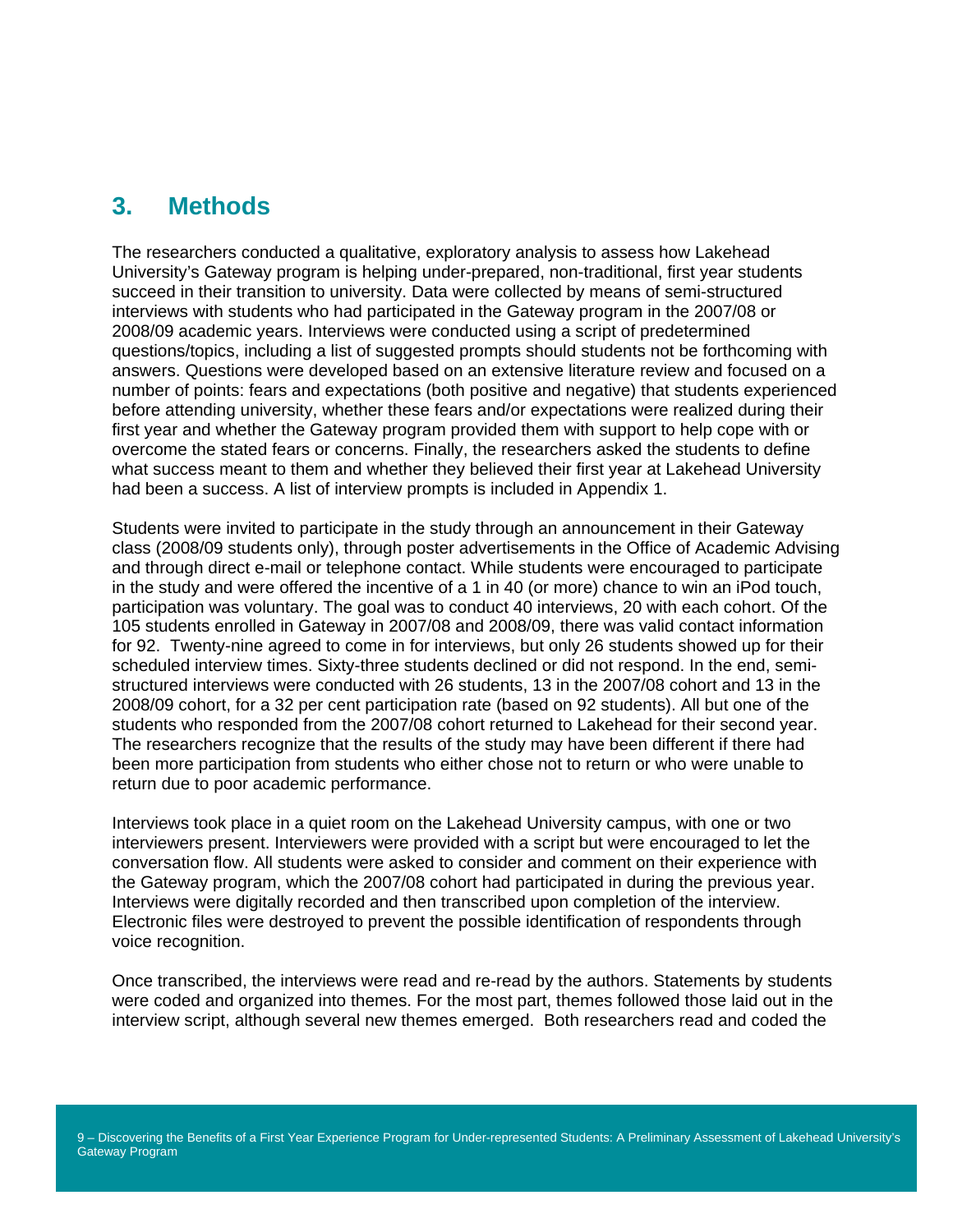interviews independently, and results were compared. Coding and organizing into themes took place in several iterations.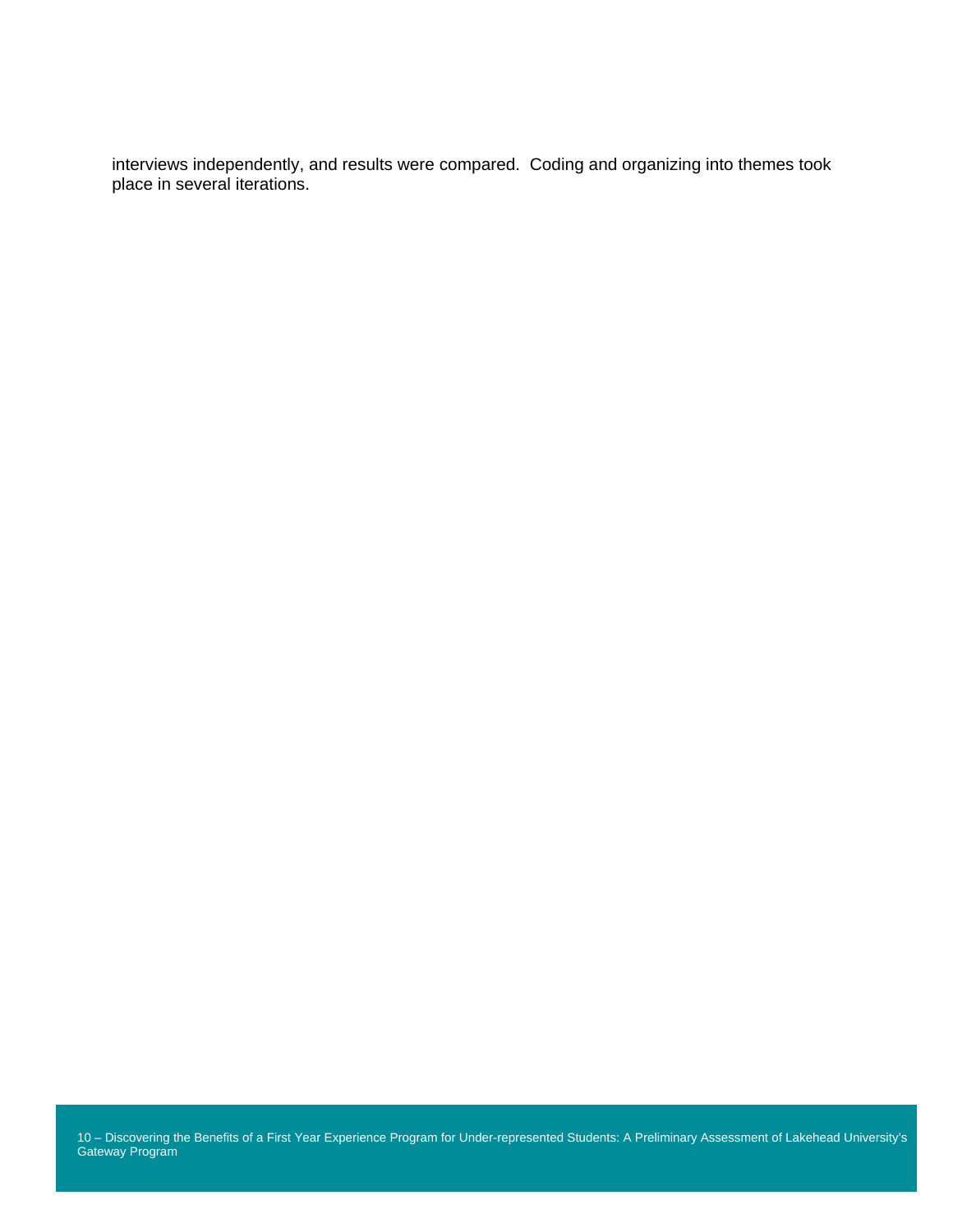### **4. Results**

The goals of Lakehead University's Gateway program are to encourage the enrolment of nontraditional<sup>2</sup> students at Lakehead University and to promote their success, retention and graduation so that they may acquire access to the opportunities, resources and supports associated with a university education. In 2007/08, 65 per cent of the students admitted into the Gateway program who completed a self-declaration questionnaire identified themselves as first generation university students, 17 per cent were visible minorities, 38 per cent were mature students and 9 per cent were students with disabilities. These percentages are higher than in the general university population, where in 2007/08 52 per cent of students were first generation, about 15 per cent considered themselves to be part of a visible minority group (which includes Aboriginal students), 29 per cent were mature students and approximately 5 per cent identified themselves to the Lakehead University Learning Assistance Centre as having a disability. A table comparing selected characteristics of Gateway students to all undergraduate students at Lakehead University is presented in Appendix 2.

Of the sample of 26 students interviewed, 42 per cent declared themselves to be first generation and five (19 per cent) considered themselves to be visible minorities/Aboriginals. One additional student revealed during the interview that s/he was Aboriginal (for a total of 23 per cent) but did not declare her/himself a visible minority when asked. Of the students interviewed, 58 per cent were mature students<sup>3</sup> and four of the  $26$  (15 per cent) declared some kind of disability (physical/mental/learning). Two additional students were worried that they might have a mental/learning disability but had not yet been tested (for a total of 23 per cent). Only four of the 26 students interviewed (15 per cent) had none of these risk factors (See Appendix 2).

In the rest of section 4, the results of the interviews are summarized. A full copy of the results, coded into themes, is included in Appendix 3.

#### **4.1 Concerns Prior to Commencing University**

After a brief introduction and a few introductory questions about their background and demographic information, students were asked to think back to the months prior to starting their first year at Lakehead and to recall whether they had had any concerns, at that time, about attending university. Where students indicated concerns, they were asked to elaborate. Many students entering the Gateway program in both 2007/08 and 2008/09 recalled that prior to beginning university, they had experienced anxiety. This anxiety ranged from traditional transitional issues experienced by most university students (i.e., their ability to integrate academically, socially and personally into the university environment) to cultural-type transition

 $\overline{a}$  $^2$  For the purposes of their Multi-Year Accountability Agreements, the Ontario Ministry of Training, Colleges and Universities has focused on Aboriginals, first generation students and students with disabilities in their definition of non-traditional students. 3

 $3$  Mature students are those who have been out of school for at least two years prior to being admitted to Lakehead University.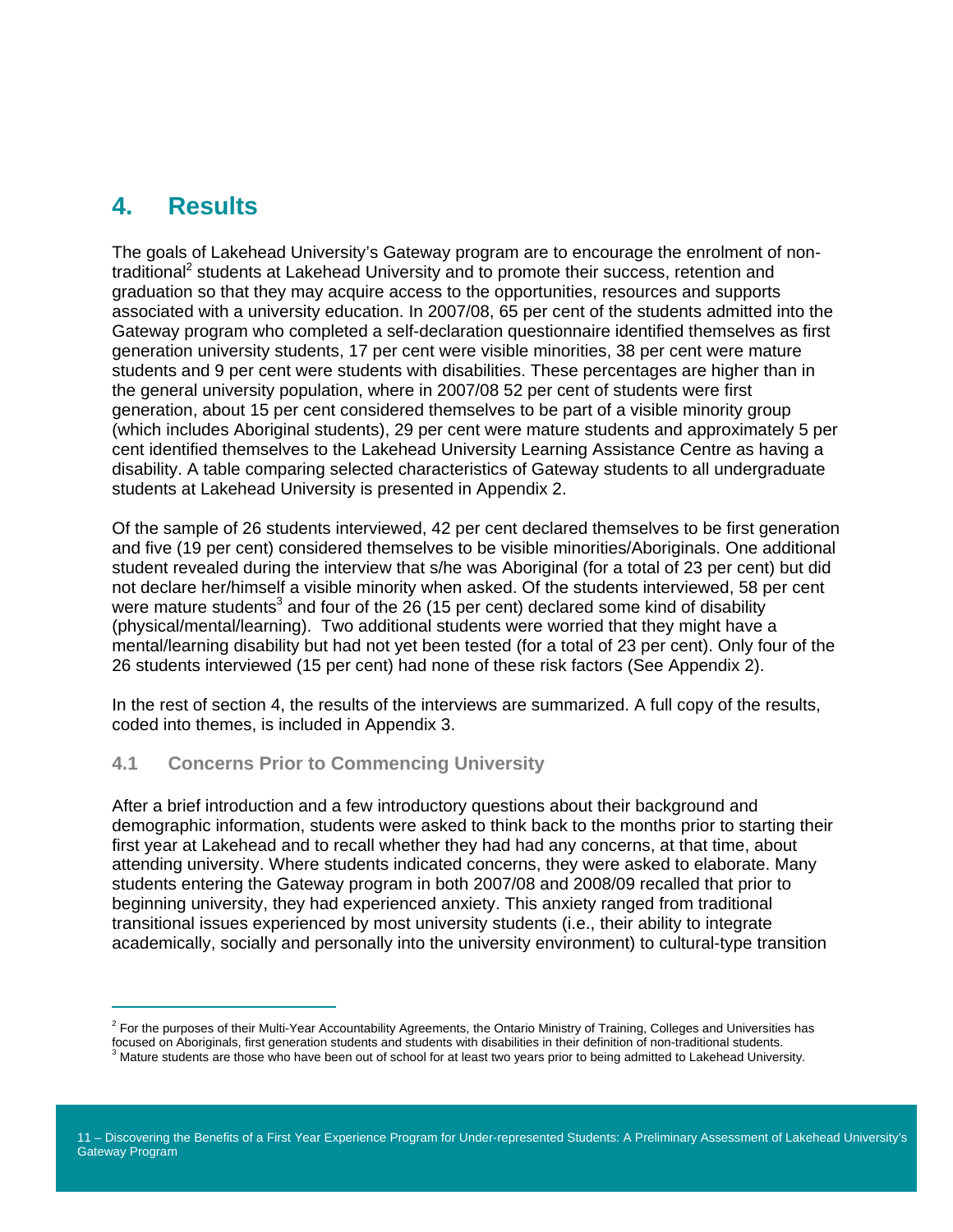issues typically faced by non-traditional students, such as their ability to balance family life and academics.

As some students indicated, a general sense of uncertainty and apprehension regarding what to expect in university was common. One student stated that s/he<sup>4</sup> was anxious because s/he pictured university as a "big looming institution that would drown me". Another student indicated that s/he just didn't know what to expect (see Appendix 3.A.1).

In addition to referring to general uncertainty prior to entering university, many non-traditional Gateway students articulated a lack of academic self-esteem or overall academic anxiety. Many students stated that they were concerned about their capability to complete university-level work. Feeling unsure of professors' expectations and concerns about how heavy the course loads would be were other common concerns (see Appendix 3.A.2). In addition, many students felt that their prior academic performance dictated whether they would be successful or not. One student revealed that s/he had been told all through high school that s/he wouldn't be able to handle university-level work (see Appendix 3.A.2).

The social transition to university was another concern of Gateway students. Students had anxieties about moving away from home, making friends and being able to handle the responsibilities of a university student (see Appendix 3.A.3).Personal doubts related to the transition to a university lifestyle were also a concern, especially for mature students and first generation students. Most mature students commented that they were nervous about returning to school after taking time off. One student stated that s/he was "worried about being the only old student" (see Appendix 3.A.3).In terms of personal transitional issues, many students referred to moving away from home and how this was an overwhelming experience. One student also mentioned that s/he was concerned with managing his/her medications (see Appendix 3.A.4).

Only four of the interviewed Gateway students commented that they didn't have any concerns about attending university. All four of these students did not consider themselves to be "nontraditional," and all had come to Lakehead University straight out of high school or college.

#### **4.2 Difficulties Experienced**

Gateway students were asked to comment on and discuss the difficulties they had experienced during their first year of university. Prompts included asking students whether they had experienced academic, social, personal or financial difficulties. While some students interviewed identified uncertainty about what to expect in university as a concern prior to coming to Lakehead, others arrived at university with a preconceived, but unrealistic, view of what university would entail. One first generation student mentioned that s/he had been led to believe that first year would be easy, and as a result, s/he may not have taken his/her academics seriously enough. Many other students also found the workload much heavier than they had anticipated (see Appendix 3.C.1.e&h).

 $\overline{a}$ <sup>4</sup> Gender has been kept confidential.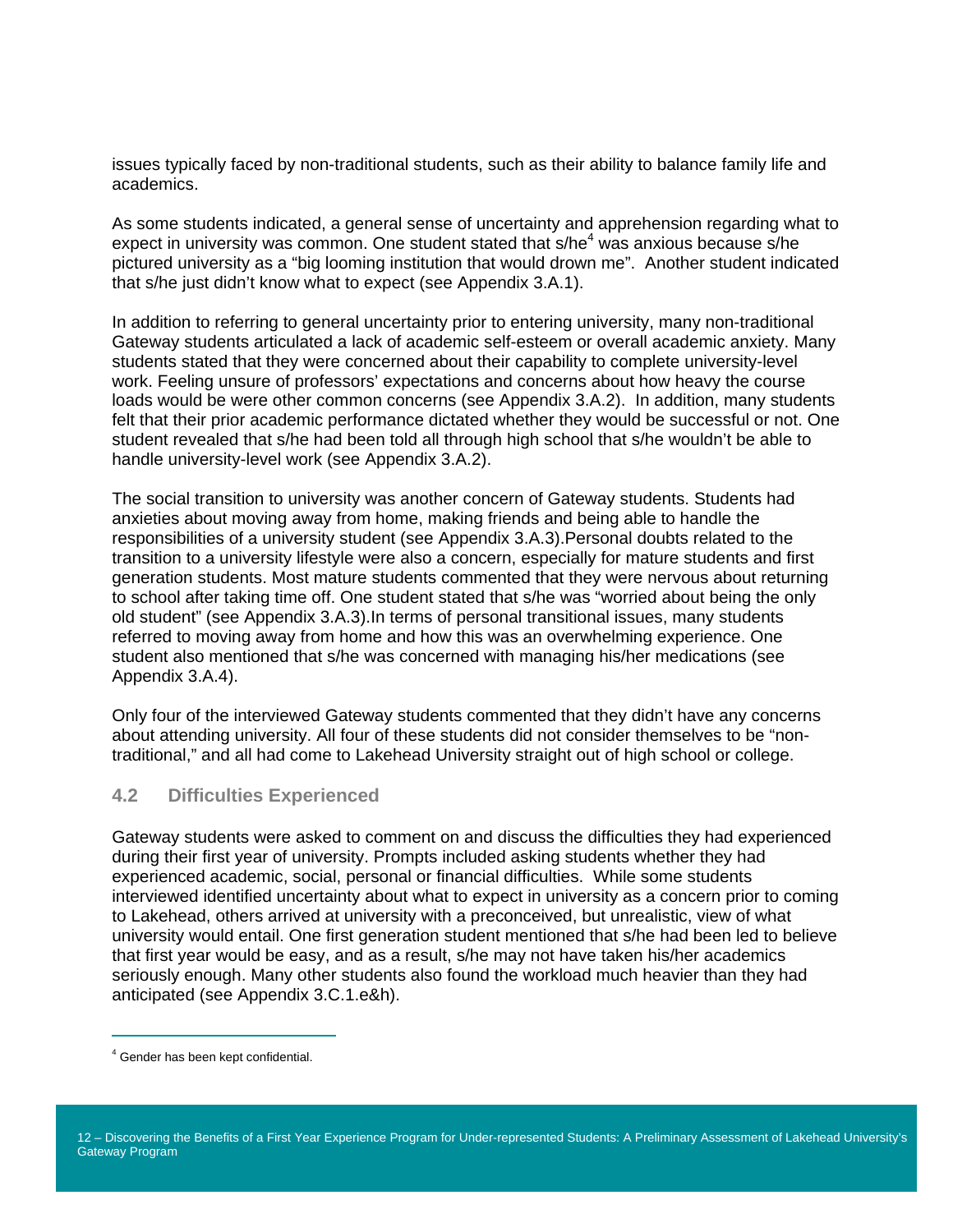Comments concerning the aspects of university that excited students also revealed some preconceptions. In addition to an overall level of excitement about attending university and learning new things, students mentioned the importance of the social aspect of university; including meeting new people and living in a new city (see Appendix 3.B.1&2).

Comments such as this may indicate that students were focused on the social aspect of the university experience and did not fully understand what to expect in terms of academic responsibilities.

Difficulties related to academics that Gateway students identified as experiencing in their first year of university included poor study habits and writing skills, poor time management, uncertainty about course/faculty expectations and low levels of competency in the student role. Specific academic skills including writing, test – taking and study habits were problematic for some students. Many students indicated that their marks tended to go down on exams and that before university, they had never needed to "study" and were therefore lacking the skills they needed to be successful on exams (see Appendix 3.C.1.a&c).The main academic difficulty identified by students was time management and procrastination. This was mentioned by over half the students interviewed. Students also mentioned difficulties prioritizing work and putting off writing essays or completing assignments (see Appendix 3.C.1.b).

While specific academic difficulties, such as difficulty with managing time and poor study habits, were common among Gateway students, research indicates that success consists not only of doing well academically, but also of being able to successfully master the student role. In alluding to such difficulties, one mature student stated that s/he had to learn "how to be a student" (see Appendix 3.C.1.g). Another theme that arose was students being unsure of course and faculty expectations. This seemed to be true for all groups, not just first generation students. One student mentioned having a difficult time comprehending what was expected of him/her, while others indicated that because they were so unsure of what to expect, they ended up doing poorly on assignments, failing the course or dropping the course entirely (see Appendix 3.C.1.e).

Several interviewees commented on social and personal difficulties experienced during their first year at university. Students mentioned difficulties in separating from their previous life/peer group and in integrating into a new peer group and a new life/routine. Comments included feelings of homesickness (Appendix 3.C.2.a), feeling socially awkward (Appendix 3.C.2.e) and juggling their social and academic roles (Appendix 3.C.2.b).Students who lived in residence reported difficulties balancing social and academic priorities. Many students indicated that they got caught up with the social aspect of residence and ended up "partying too much" and not attending class (including missing a quiz) (see Appendix 3.C.2.b). Commuter students, some of whom were mature, mentioned family demands and how their "outside" lives affected their university experience (indicating that they did not successfully integrate their academic lives with their non-academic lives). Another common concern involved trying to balance family life and academics (see Appendix 3.C.2.c).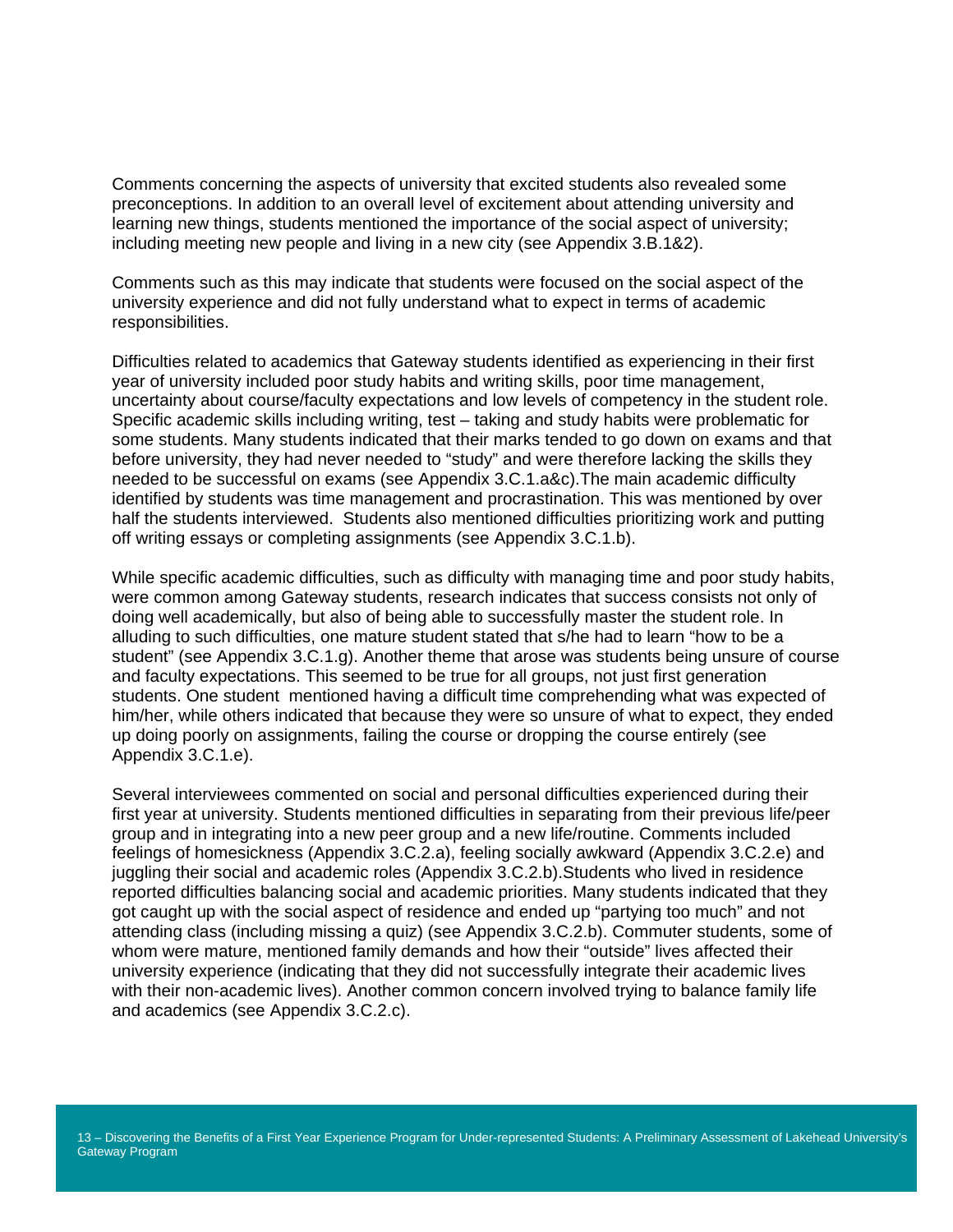A few of the students commented that they had found it difficult to develop a support group in university and had experienced a difficult time making friends (see Appendix 3.C.2.e&f).Many commuter students stated that although they had a few "friends" in their classes, they either didn't have time to meet people or they left campus immediately after their classes were over (see Appendix 3.C.2.f).

#### **4.3 The Gateway Program as an Intervention**

Most students interviewed felt that the Gateway program – consisting of the student success course and mandatory academic advising – helped them to be successful during their first year of university. Respondents stated that the program helped them develop academic skills and to integrate into campus life.

The Gateway program also assisted students in developing time management skills. A few students mentioned specifically that their advisor helped them to develop a schedule and utilize an agenda. Many students commented that their meetings with their academic advisor provided them with motivation and helped keep them on track academically. Students stated that they didn't want to "disappoint" their advisors and that their advisors helped them stay on top of things (see Appendix 3.D.3.a,e&h).One student said that s/he would have felt completely overwhelmed without the assistance of her/his advisor (see Appendix 3.D.1.d).

The Gateway program helped many students integrate into/acclimatize themselves to campus life. Academic advisors provided support and advice to students. Students felt that advisors gave them someone to talk to and helped make them feel comfortable (see Appendix 3.D.1.d, 3.D.3.b&i).

Students also mentioned how the Gateway program helped to encourage student-faculty contact (Appendix 3.D.1.f), as well as to develop critical thinking skills (Appendix 3.D.1.a). Students identified developing study and writing skills as benefits of the program (see Appendix 3.D.1.b & e).

Students from both the 2007/08 and the 2008/09 cohorts stated that the Gateway course was useful. One mature student commented that the course helped him/her stay at the university, and without it, s/he wouldn't have been successful (see Appendix 3.D.4.l). A student from the 2008/09 cohort said that even if the course had not been mandatory, s/he would still have taken it (see Appendix 3.D.4.l).

Other students stated that they didn't find the course useful at all (see Appendix 3.D.4.f & m). One felt that it was an inconvenience (2007/08) and another student commented that s/he didn't feel the course was necessary (2008/09). One student commented that although s/he didn't think that the Gateway class helped him/her, s/he did think that it was beneficial for others (2007/08) (see Appendix 3.D.4.e).

Some students felt embarrassed/stigmatized by having to take the class, and some felt that the class was a burden. One student in the 2007/08 cohort stated that s/he didn't want to tell anyone s/he was in the class because s/he was too embarrassed (see Appendix 3.D.4.a)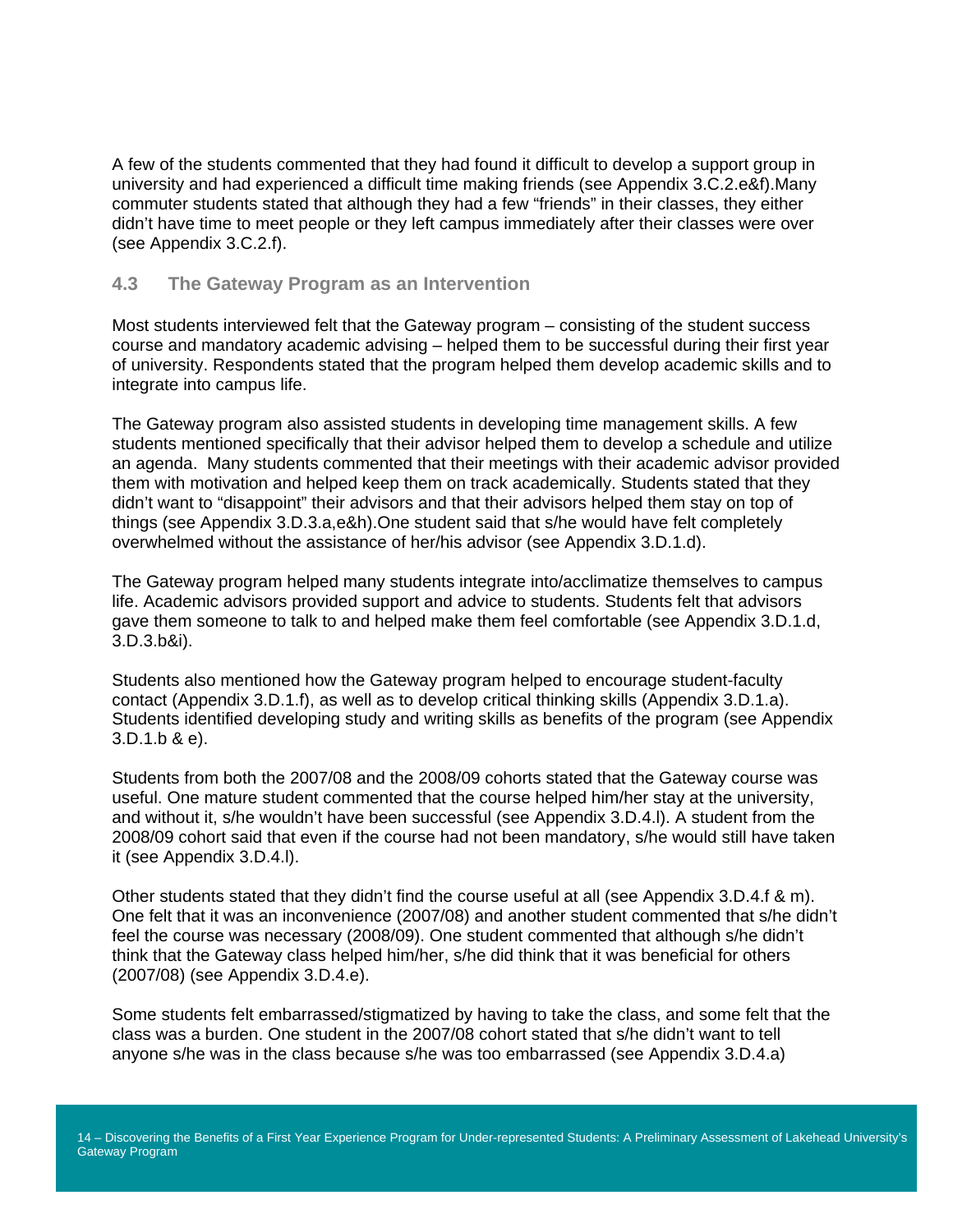Students in the 2008/09 cohort were more likely to indicate that they felt the class was a burden (see Appendix 3.D.4.c&j). These students were required to complete a full-year, non-credit Gateway course. Many stated that they would have preferred to receive credit for the course and indicated that they would have been more motivated to attend and to "try harder" if they knew they were receiving a mark (see Appendix 3.D.4.n).

#### **4.4 Success**

When asked whether they thought their year in Gateway had been a success, all but one of the interviewees stated that it had been. However, when students were asked to rate their success on a scale of 1 to 10, ratings varied from 4 to 10 out of 10. The term success was self-defined, and students were asked to elaborate on why, or why not, their first year had been successful. Most interviewees claimed that success had been based on their ability to pass their courses. Several students indicated that the Gateway program had helped them gain insight into themselves and their future goals.

Toward the end of the interview, students were asked what they would have done differently in their first year at Lakehead. Several themes relating to balancing social and academic priorities surfaced. Eight students indicated that they wished they had put more effort into their studies (see Appendix 3.F.1). Other common themes were more focus (see Appendix 3.F.4), better time management (see Appendix 3.F.2) and less partying (see Appendix 3.F.3).

Many of the students in the Gateway program appeared not to be engaged in the university experience, having part-time jobs and families to take care of. In our sample, all those with jobs and families were commuter students (i.e., they lived off campus) (see Appendix 3.C.2.d). Family was a theme that was often identified, especially by Aboriginal students, as a barrier to academic endeavours. Of the five students who self-declared as being part of a visible minority, four indicated that family played a large role in their ability to perform academically.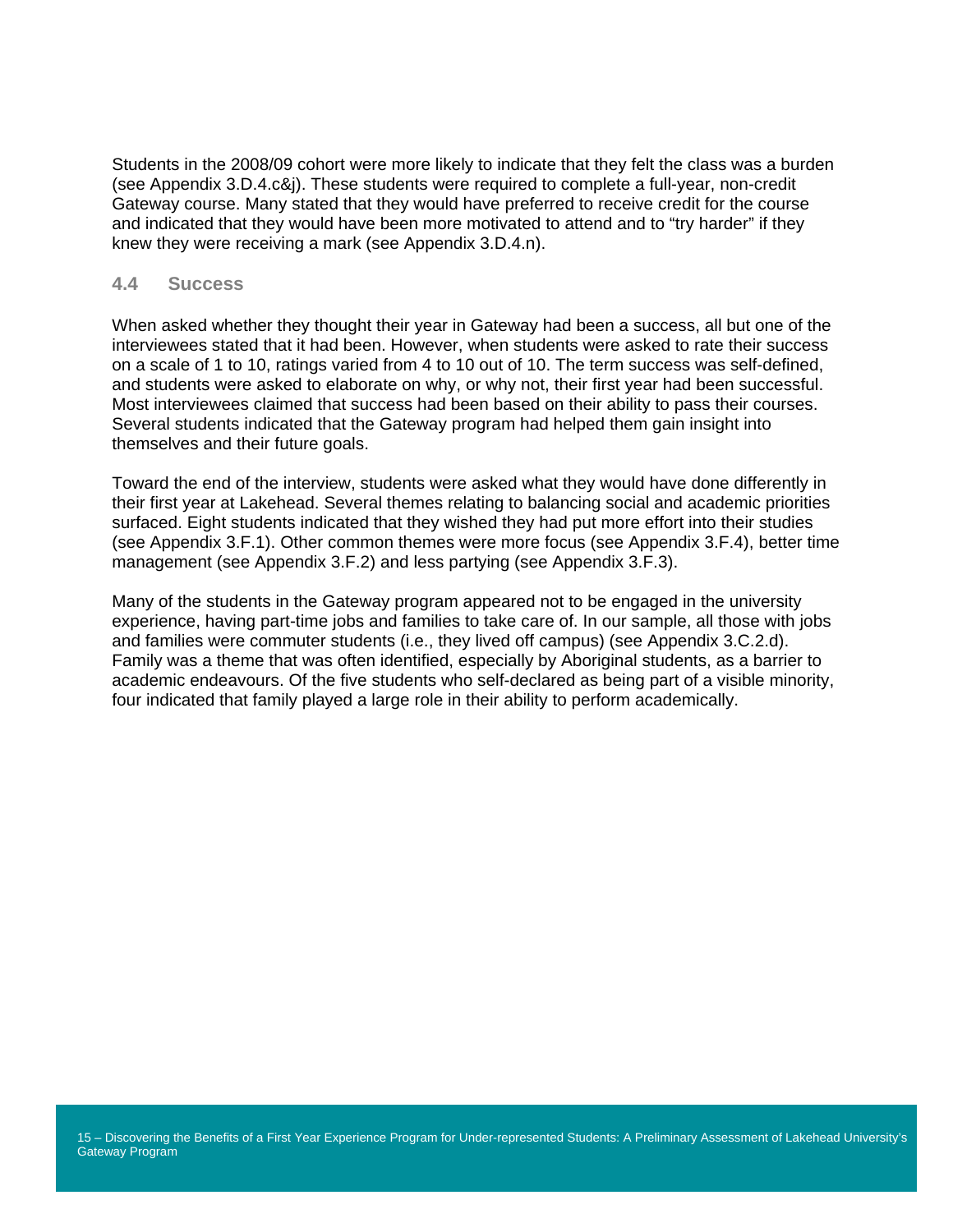### **5. Discussion**

#### **5.1 Concerns and Difficulties Experienced**

This study sought to examine the needs of non-traditional students attending an Ontario university and to explore the effectiveness of an academic intervention program on their overall success. Prior to entering university, many Gateway students had uncertain or unrealistic expectations and were unsure of what to expect from the university experience. Others had more individual uncertainties such as questioning their ability to complete university-level work or their ability to make the lifestyle changes necessary to attend university. Some had unrealistic expectations about their ability to balance the social aspect of university with their academics, and they did not take the academic component as seriously as they should have. Most students enrolled in the Gateway program at Lakehead University experienced similar fears and uncertainties prior to attending university, and they needed help in understanding what university life is about and how to balance their different roles.

Students enrolled in the Gateway program entered the University with lower academic credentials than did many of their peers. Many of them had poor academic skills and had problems with time management. These concerns were consistent with findings from prior research, which state that under-prepared students are more likely to have deficiencies in academic skills. In addition, according to Bandura (1977) and the Higher Education Extension Service (2000) (as cited in Heisserer and Parette, 2002), if students experience low academic self-esteem throughout their formalized schooling, they are likely to bring these past, negative experiences to university, and this could impact their academic potential and performance there as well (Heisserer & Parette, 2002, para. 6).

The most commonly mentioned problem related to academics was time management/procrastination. Self-declared first generation students reported more problems related to time management and placing priority on the time they devoted to their classes. Mature and commuter students more often needed help in balancing their employment and academic priorities. According to Metzner and Bean (1987), although non-traditional students may become socially and academically integrated into the campus environment, they tend to spend considerable time external to the university while enrolled (Metzner and Bean, 1987, p. 18), and this has a negative impact on their degree of integration into the university environment.

Family and outside responsibilities are very important for Aboriginal and mature students. In addition mature students often have a large number of outside responsibilities and past experiences that result in their being more concerned about the practical application of their degree. Their role as a student therefore becomes secondary to their other roles—as parent or employee, etc. (Wylie, 2004, para. 4). This suggests that, to ensure success, it is important to work with these students (especially Aboriginal students and students with families), to help balance family needs/responsibilities and academics. One mature Aboriginal student suggested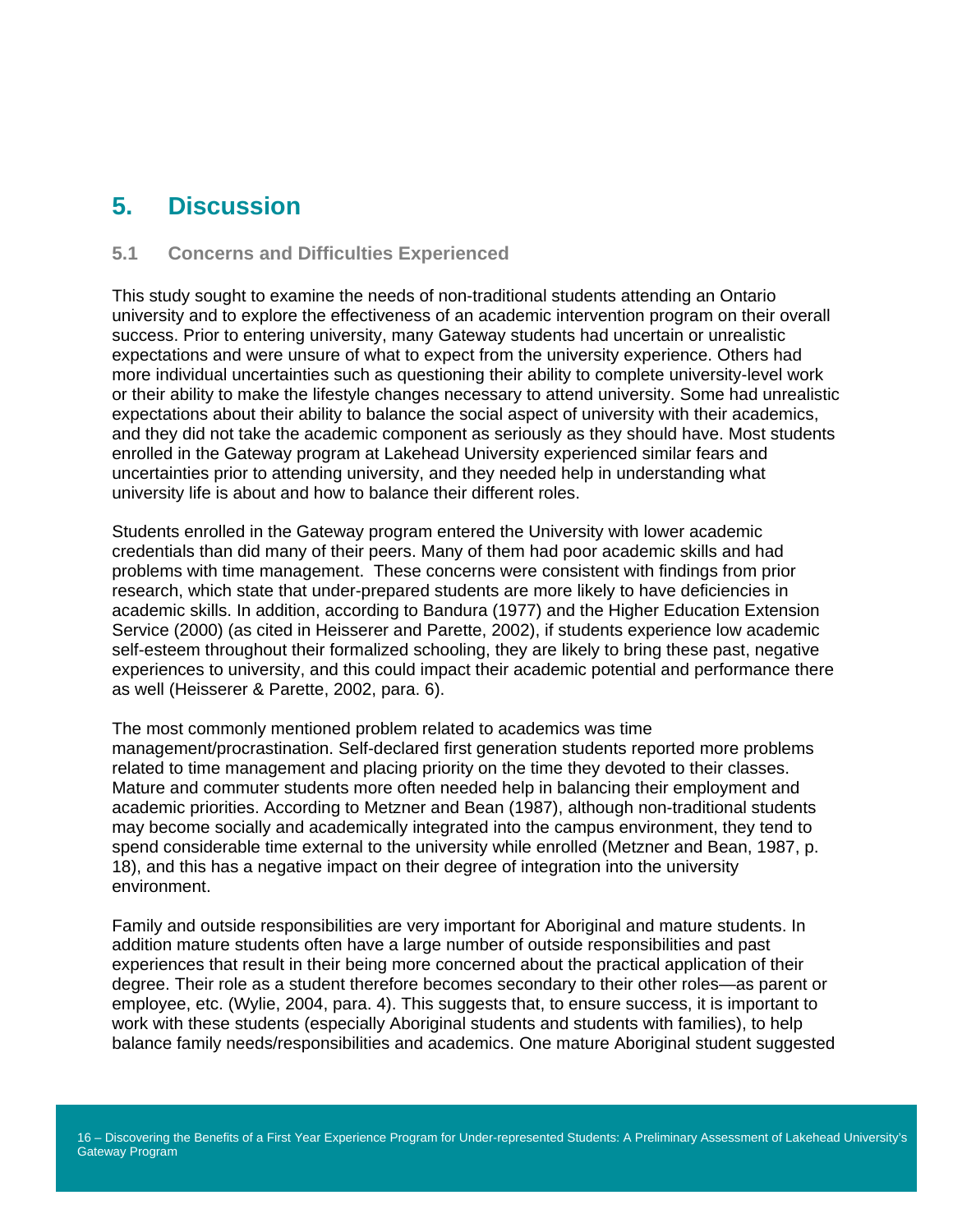that there should be a Gateway section for parents with kids in order to help them "get ready for the radical change in their life" (see Appendix 3.D.4.e).

Issues relating to the social transition to university were common as well. Specifically, students in residence experienced problems in balancing social and academic priorities. Prior research (e.g., Tinto, 1993) shows that students are more likely to persist in university when they are able to successfully separate from their home environment and become academically and socially integrated into the university setting. Successful transitions that bridge the students' home environment with the university environment are critical, primarily in the students' first year of study (as cited in Inkelas, Daver, et al, 2007, p. 406).

Overall, the concerns and difficulties experienced by first year, non-traditional students at Lakehead University were similar to those experienced by first year, non-traditional students across North America. This has important implications, as it means that techniques and interventions developed by researchers who have studied the first year experience in the United States may be applicable to the Canadian higher education system and to a Canadian student demographic.

#### **5.2 The Gateway Program as an Intervention**

The Gateway program at Lakehead University helped most interviewees with at least some of their most significant concerns and difficulties, and almost every student interviewed indicated that at least parts of the Gateway program were useful. Having the connection with an academic advisor appears to have been beneficial for all students. For some students, the relationship was simply one where they could ask for help, while for others, it was a more encompassing relationship. One emergent theme was the number of students who commented that their academic advisor helped keep them on track academically. Many students indicated that because they did not want to disappoint their advisor, they were motivated to complete their course work. It appears that these students were more likely to be motivated by external sources (e.g., trying to please those who were supporting their education) than by internal motivation.

Many students in the Gateway program had difficulties relating their everyday actions (e.g., studying) to their long-term goals. This displays the need for intrusive advising, especially for non-traditional students who may quickly fall through the cracks. Intrusive advising, particularly in the first year, helps in the early identification of students who may be struggling. In addition, helping students create long-term educational and career goals may also aid students in making the connection between their daily actions and their long-term plans. Research suggests that commitment to educational and career goals are among the strongest factors associated with persistence in college or university (Feldman, 2005, p. 28). Another factor related to persistence is students' feelings of connectedness to the university, both academically and socially. These feelings of integration are increased when the student is able to make connections with university staff and/or faculty, such as an academic advisor. According to Holmes, intrusive advising helps students stay on top of their workload, knowing that someone will be checking in on them. In addition, they are more likely to receive connections to relevant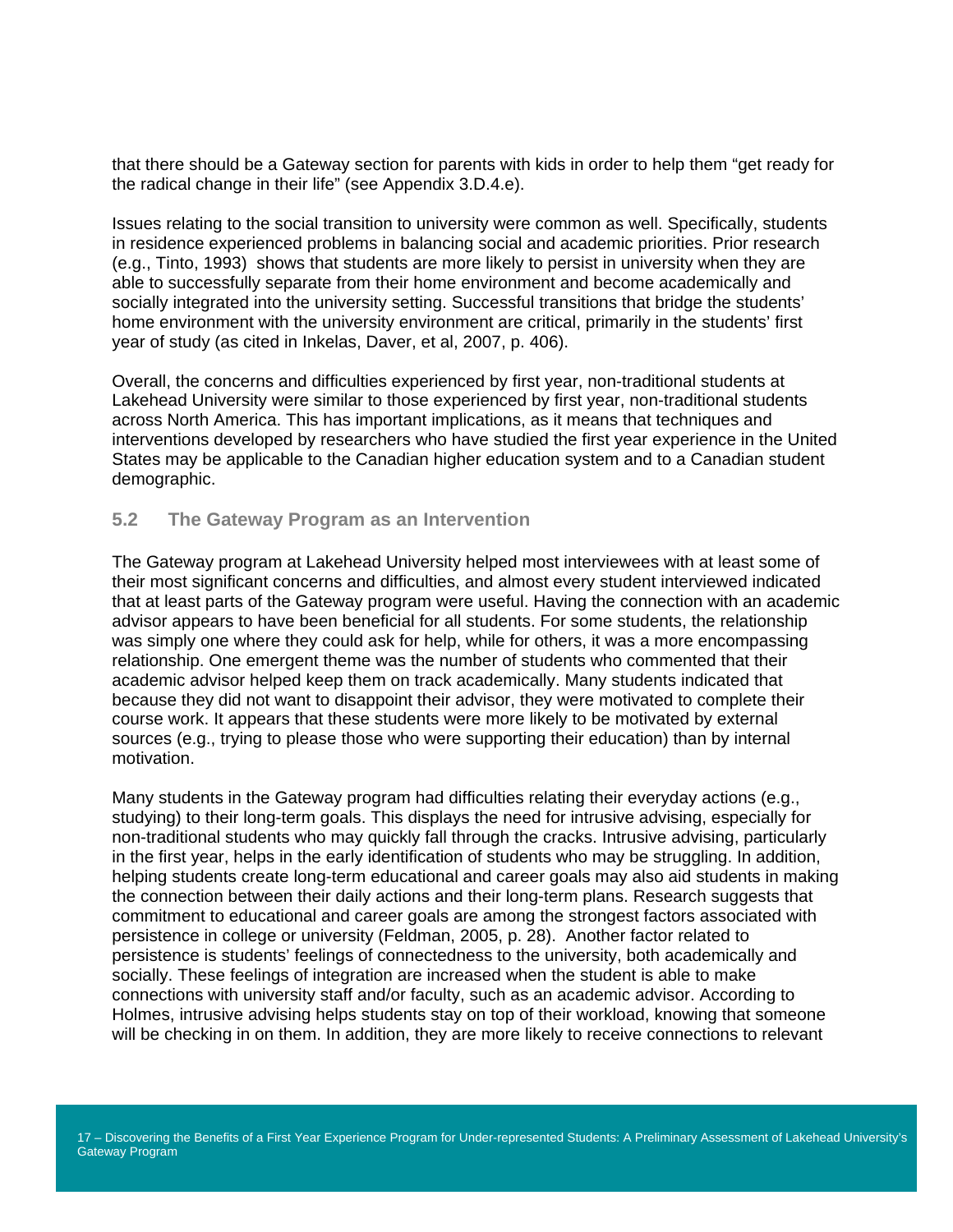university services and to feel that someone at the institution cares about their success (as cited in Heisserer & Parette, 2002, para. 27).

The Gateway program made students aware of the supports that were available to them throughout the university (e.g., free tutoring at the Learning Assistance Centre). Despite best intentions, it appears that many students either did not make use of these supports or did so only if it was convenient. Prior research shows that there are many reasons why large numbers of students fail to utilize academic support services and courses. According to Dembo & Seli (2004, p. 2), if students believe they are unable to change, don't understand what needs to be changed or don't understand how to go about implementing change, they are less likely to seek help. Many students fail to seek help and do not readily participate in academic supports unless those supports are mandatory. In addition, students often fail to attend sessions or classes on a regular basis (ibid.). Even when forced to see an advisor, some students were not completely open with their advisor regarding any academic or transitioning concerns. This supports the idea of having mandatory first year programming, such as a student success course, and working diligently on developing relationships with students so they are able to be open about any concerns they may be experiencing.

Students may not be aware of their educational limitations – or they may define them differently than their educators or their institution. For example, when asked if s/he had a disability, one student responded in the negative. However, later in the conversation, this student described how his/her disabilities (learning and mental health) affected his/her ability to perform academically. Providing programming for special groups (e.g., students with disabilities) is effective only if these students identify themselves as members of this group. In addition, other students who indicated that they did not feel they had any difficulties integrating into the university community later referred to a potential problem with gambling, while another student described themselves as feeling socially isolated. It appears that students are often unaware of how their personal circumstances can affect their ability to perform well academically. They may be unable to draw comparisons to how their social/family/personal life may have a bearing on their ability to master the student role unless the correlation is quite clear (e.g., "I work too much and don't have enough time for school"). It may be essential to make programming available to all students, because non-traditional students may be less likely to accept support through programs like Gateway when they are obliged to do so under labels they've received throughout their formalized schooling.

Another theme that emerged through the interview process was students' inability to effectively measure their academic capabilities and expectations. Many of the interviewees felt that they did not need the Gateway program or believed that although the Gateway class may have been helpful for others, it did not help them specifically. These were students who had previously struggled in high school and/or college. Even knowing this, many of these students felt that it was their choice to not perform well previously and that if they chose to do better academically, they would be successful. According to their perception, it was not external resources that made them successful, but their own internal desire. Despite feeling that they did not need the class, most admitted during some part of the interview that some part of the course had helped. Conversely, some students felt that their success was based solely on the Gateway program and that they wouldn't have been successful without it. These results suggest that it is important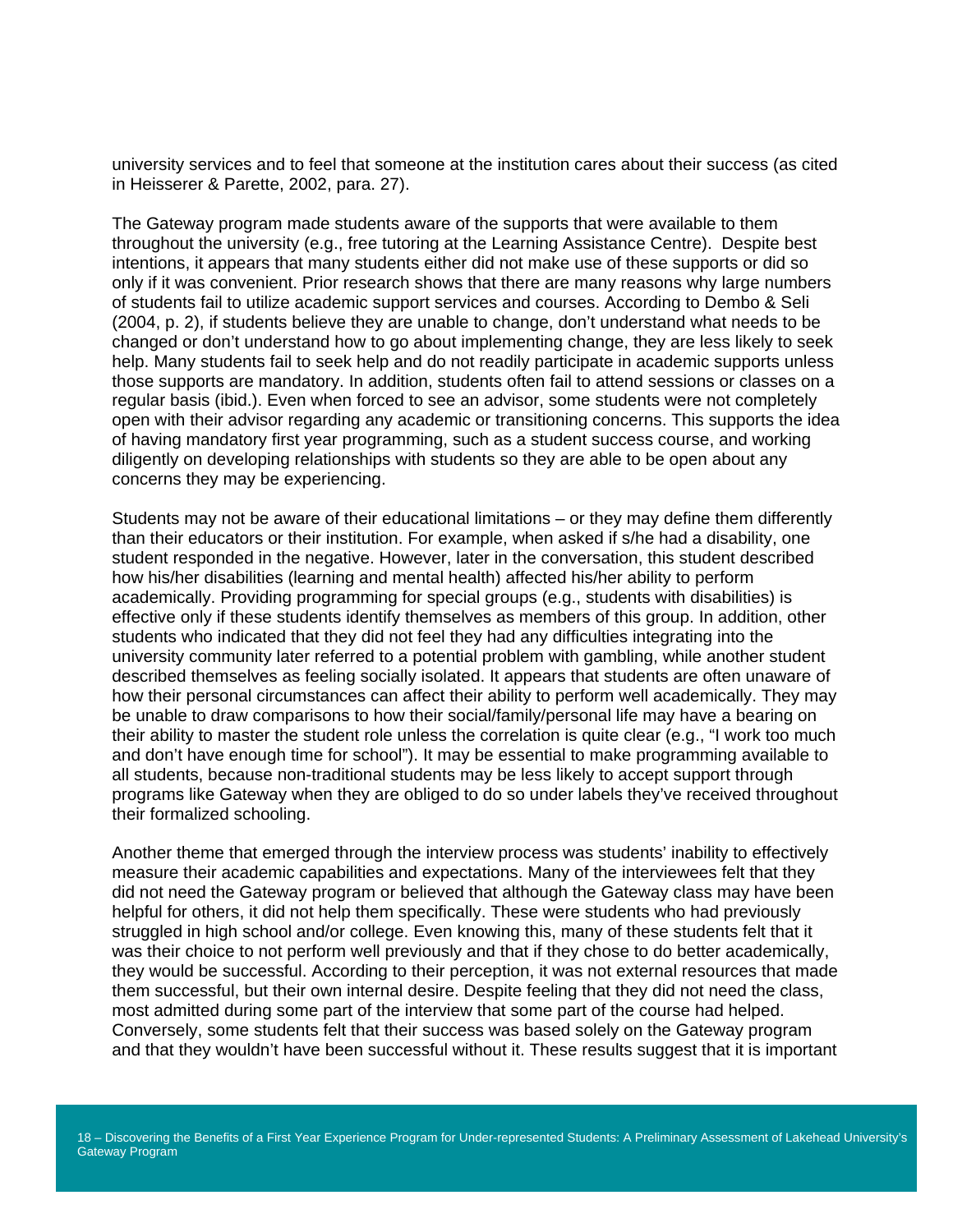for advisors to talk with students about the role they play in their own academic success, in addition to pointing out how resources can help support them, rather than leading them. In hindsight, interviewees realized that their successes were based on their own motivation or willpower throughout the year (e.g., studying more and not procrastinating) and that their success (or lack of success) was determined by their own actions. This relates to the theory of self-efficacy; people who believe that they lack the skills to perform certain behaviours are not likely to attempt that behaviour. Students will often attribute successes and failures to such factors as "ability, effort, task difficulty and luck" (Schunk, 1989, p. 176). Self-efficacy emphasizes students' beliefs concerning their capabilities to act in given ways, rather than the outcomes of these actions.

Many of the interviewed students had a strong desire to pursue a university education. Most mentioned that they were excited to come to university for the new experience and for the education/challenge of learning new things. Ten students indicated that if they hadn't been successful in getting into Lakehead University, they would have tried again in the future. For these students, the Gateway program may have been especially beneficial because it may have eliminated the need to spend a year upgrading their high school or college credits. Although students expressed enthusiasm for attending university, this was not always translated into success once they were actually at Lakehead. Therefore students may need help translating initial enthusiasm into day-to-day actions. Most of the students who expressed excitement about attending university were either first generation or mature students.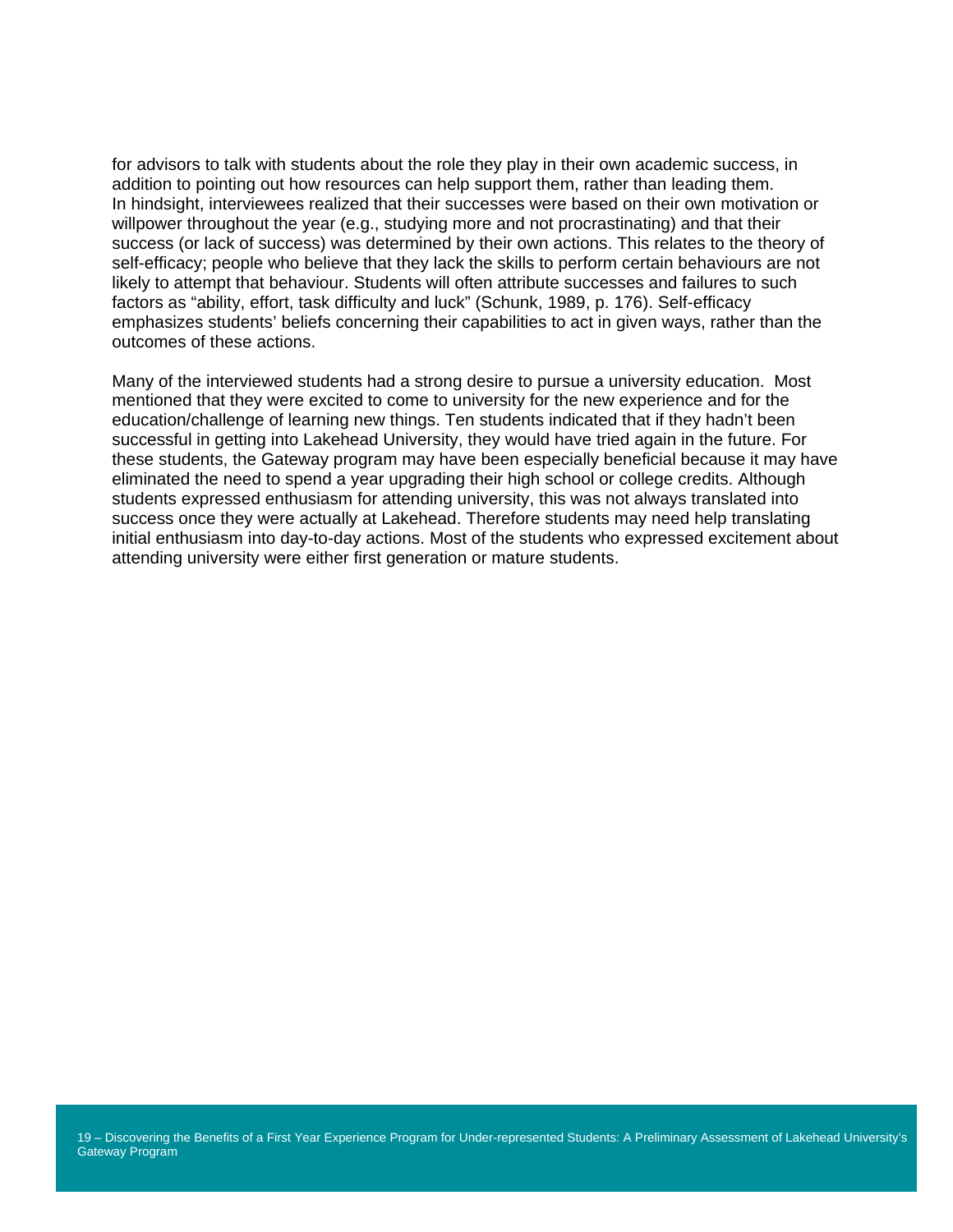## **6. Limitations and Follow-up Study**

This study used qualitative data analysis to examine whether the Gateway program was beneficial for first year students. All but one of the students interviewed for this project were current students at Lakehead University. Initially the researchers hoped to examine the experiences of all students in the Gateway program; those who returned to Lakehead University the following year and those who did not. However the study was not able to explore the experiences of students who did not return to Lakehead University the following year. A lack of reliable contact information for those individuals no longer at Lakehead likely hampered our ability to contact and recruit them to complete an interview.

While this study explored the experiences of students currently enrolled in the Gateway program and students who had completed the program the year before, it will not be until the second part of this report is released (in 2014) that the long-term impacts of the Gateway program on retention and graduation rates of students will be examined. The follow-up report will explore whether the Gateway program helped students in the long term – that is, to continue at Lakehead and successfully complete their program of study. Gateway students will be compared to a group of non-Gateway students selected to mimic characteristics of Gateway students (e.g., first generation, mature). We will compare the "success" of these two groups of students by comparing metrics such as academic averages, courses completed/courses attempted, eligibility to enter Year 2, retention to Year 2 and graduation.

Authors' note: Since the time of writing, preliminary retention statistics for the 2007-2008 and 2008-2009 Gateway cohorts have become available and are as follows:

| Cohort    | Headcount | <b>Retained to</b><br>2nd Year | Retained to<br>3rd Year |
|-----------|-----------|--------------------------------|-------------------------|
| 2007-2008 | 72        | 72%                            | 60%                     |
| 2008-2009 | 32        | 78%                            |                         |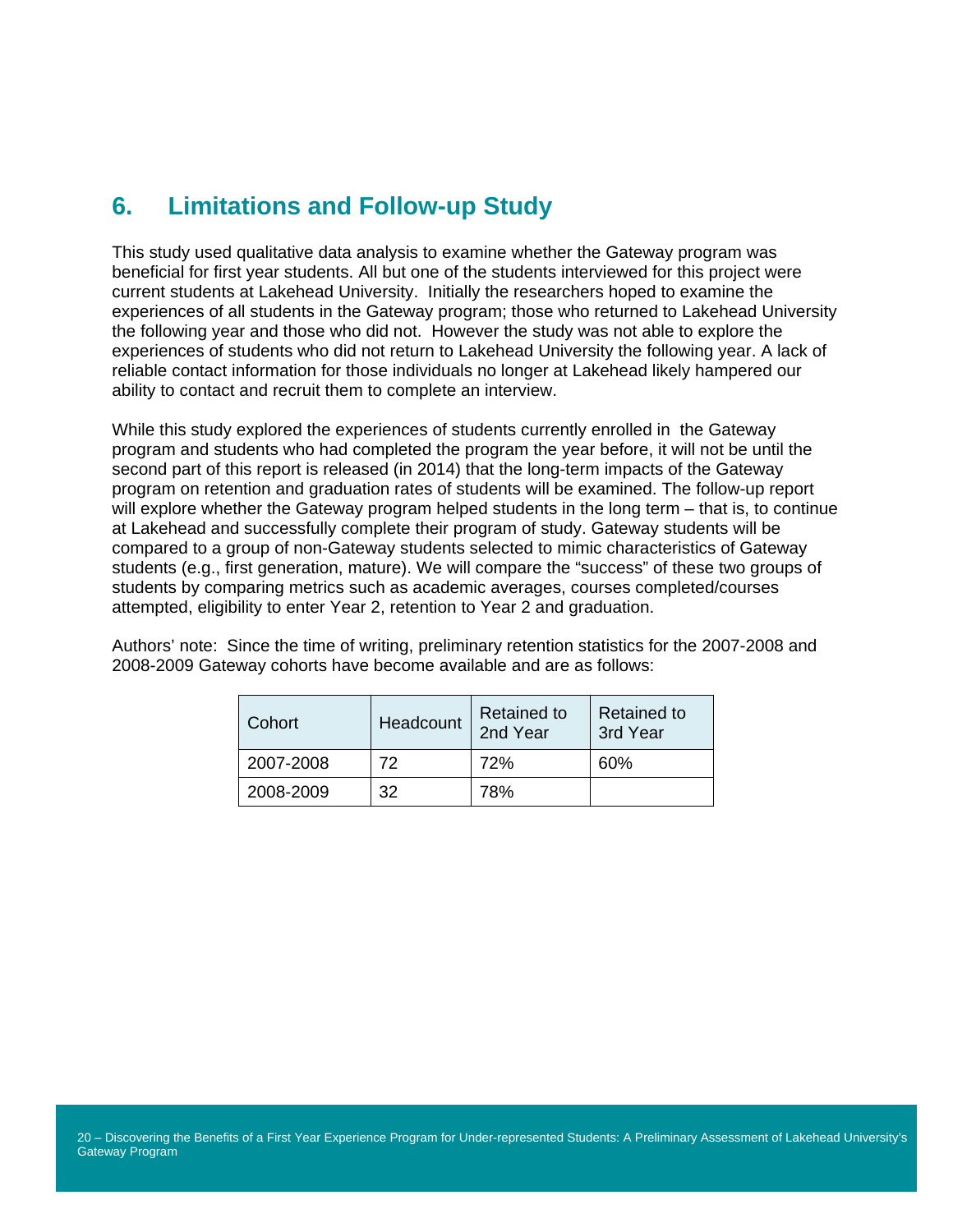### **7. Conclusion**

Based on this research with students in Lakehead University's Gateway program, students responded positively, overall, regarding their experience during their first year. The most commonly stated benefits of the Gateway program were the intrusive advising students received and the relationships they developed with their advisors. Students talked extensively about the benefits of intrusive advising and noted that being held accountable was paramount in their success as a student. For non-traditional students, having someone on campus with whom they connected and who cared about their overall academic success enabled them to be more involved with their role as a student. Based on the experiences of these students, it would appear that intrusive advising is the most valuable part of the Gateway program and should be continued. It also stands to reason that providing intrusive advising to "at risk" population groups and first year students may improve retention rates and therefore benefit universities in the long run.

One common theme revealed that non-traditional students struggled with balancing their outside demands and their academics. To address this, it is important for universities to develop programming to help these students become more engaged on campus. Examples of such services may include a commuter services office, a mature and part-time student association, childcare on campus, seminars on being a single parent while attending university, time management seminars and the provision of more employment opportunities on campus (oncampus jobs tend to offer more flexibility as well as helping the student become more engaged with the university as a whole).

The value of the student success course was debatable based on student reactions. Many students felt that the course was not useful to them or that the course in general was a burden (whether it was for credit or not). In addition, some students indicated that they felt "stigmatized" by having to complete the course as part of the Gateway program. Overall, most students found the advising relationship much more useful than the course itself. This could be due to a number of reasons. One possibility is that the advisors were seen as being more of a support than a "requirement." The students also found the relationship to be more on a personal level, while the course was just another academic requirement they needed to fulfill. Although the students may have felt that the study skills course was cumbersome, most were able to apply the skills they learned to their other courses (e.g., better time management, better test preparation and more intentional learning).

Overall, the Gateway program appeared to be a useful intervention for students, and the majority felt that it helped them their transition to university. Because these students entered university with lower academic averages, providing them with intrusive support was essential to ensure that they were not "lost" during their first year. In addition, most research surrounding first year programming in the United States stresses the importance of such initiatives for all students, not just those who are deemed "at risk." Since the Gateway program appeared to be effective for this student group, the researchers believe it would be valuable, at the very least,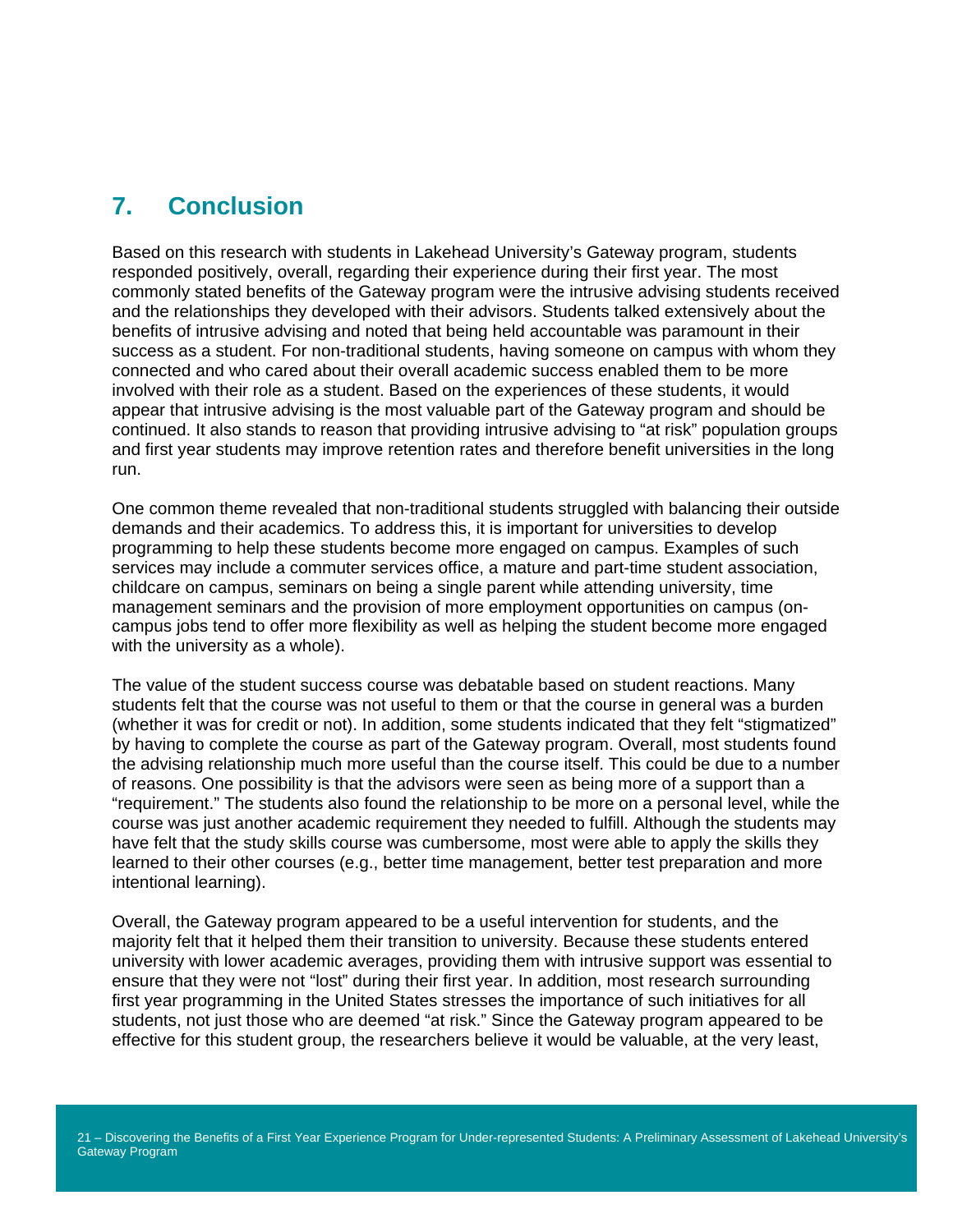for institutions to provide programming to their entire "at risk" student population, not just those entering first year.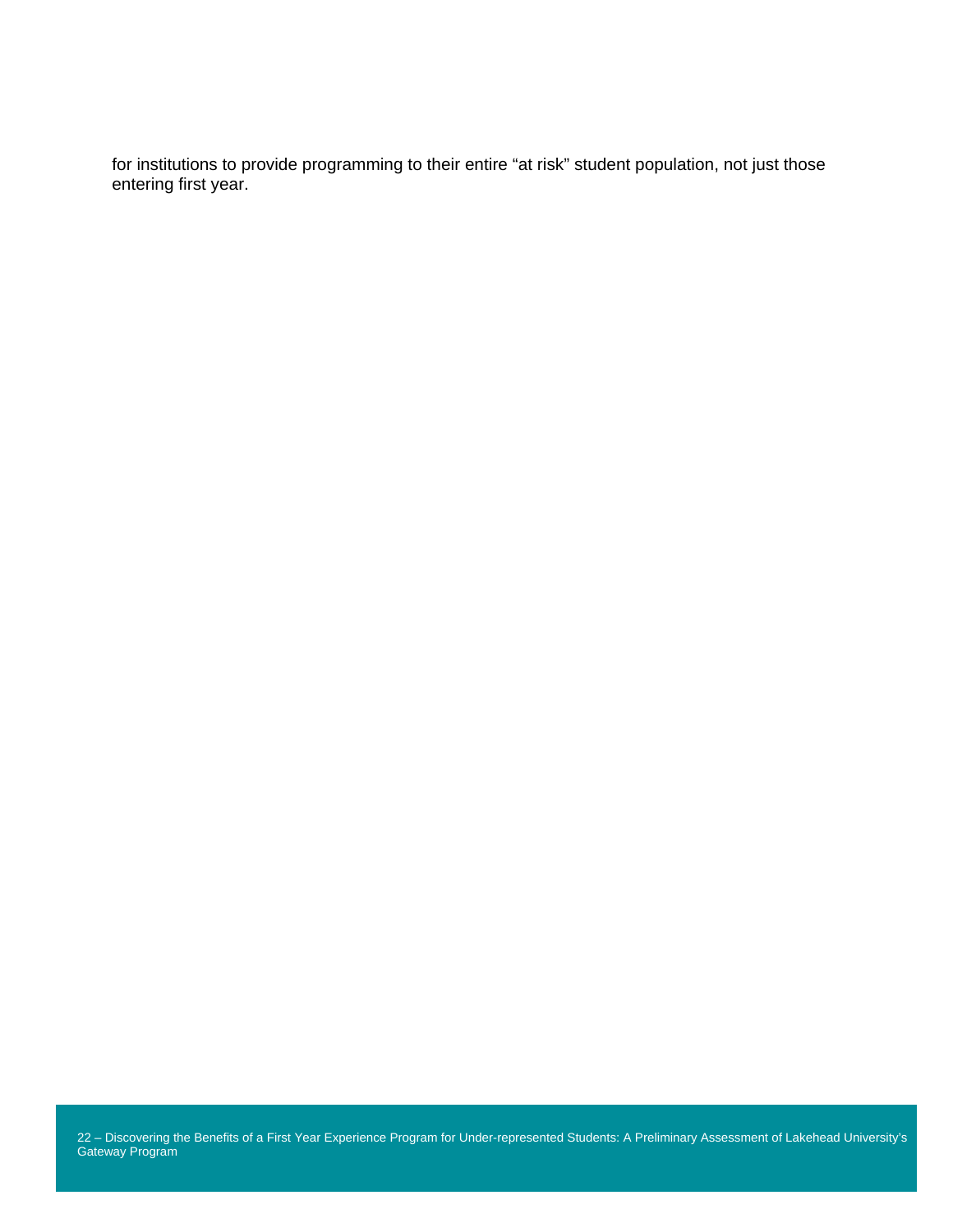### **8. References**

- Bandura, A. (1977). Self efficacy: Towards unifying theory of behavioural change. Psychological Review, 84, 191-215 in Heisserer, D.L., & Parette, P. (2002). Advising atrisk students in college and university settings. College Student Journal, 36(1).
- Bigger, J.J. (2005). Improving the odds for freshman success. Retrieved from NACADA Clearinghouse of Academic Advising Resources, http://www.nacada.ksu.edu/Clearinghouse/AdvisingIssues/First-Year.htm.
- Boylan, H.R. (2001). Making the case for developmental education. Researchin Developmental Education, 12(2). Retrieved from http://www.nade.net/documents/Articles/MakingtheCase.pdf.
- Collier, P.J., & Morgan, D.L, (2007). "Is that paper really due today?": Differences in first generation and traditional college students' understandings of faculty expectations. Journal of Higher Education, 55(4), 425-444.
- Dembo, M.H., & Seli, H.P. (2004). Students' resistance to change in learning strategies courses. Journal of Developmental Education, 27(3), 2-11.
- Engle, J., & Tinto, V. (2008). Moving beyond access: College success for low-income, firstgeneration students. Retrieved from Pell Institute. http://www.pellinstitute.org.
- Feldman, R.S. (Eds.). (2005). Improving the first year of college research and practice. New Jersey: Lawrence Erlbaum Associates.
- Grayson, J. P. (1997). Academic achievement of first generation students in a Canadian university. Research in Higher Education, 38(6), 659-676.
- Heisserer, D.L., & Parette, P. (2002). Advising at-risk students in college and university settings. College Student Journal, 36(1).
- Higher Education Extension Service (2000). The influence of developmental and emotional factors on success in college. Retrieved from http://review.org/issues/vol3no2.html#T op in Heisserer, D.L., & Parette, P. (2002). Advising at-risk students in college and university settings. College Student Journal, 36(1).
- Holmes, S. (2000). Student recruitment, retention and monitoring. Retrieved online http://www.diversityweb.org in Heisserer, D.L., & Parette, P. (2002). Advising at-risk students in college and university settings. College Student Journal, 36(1).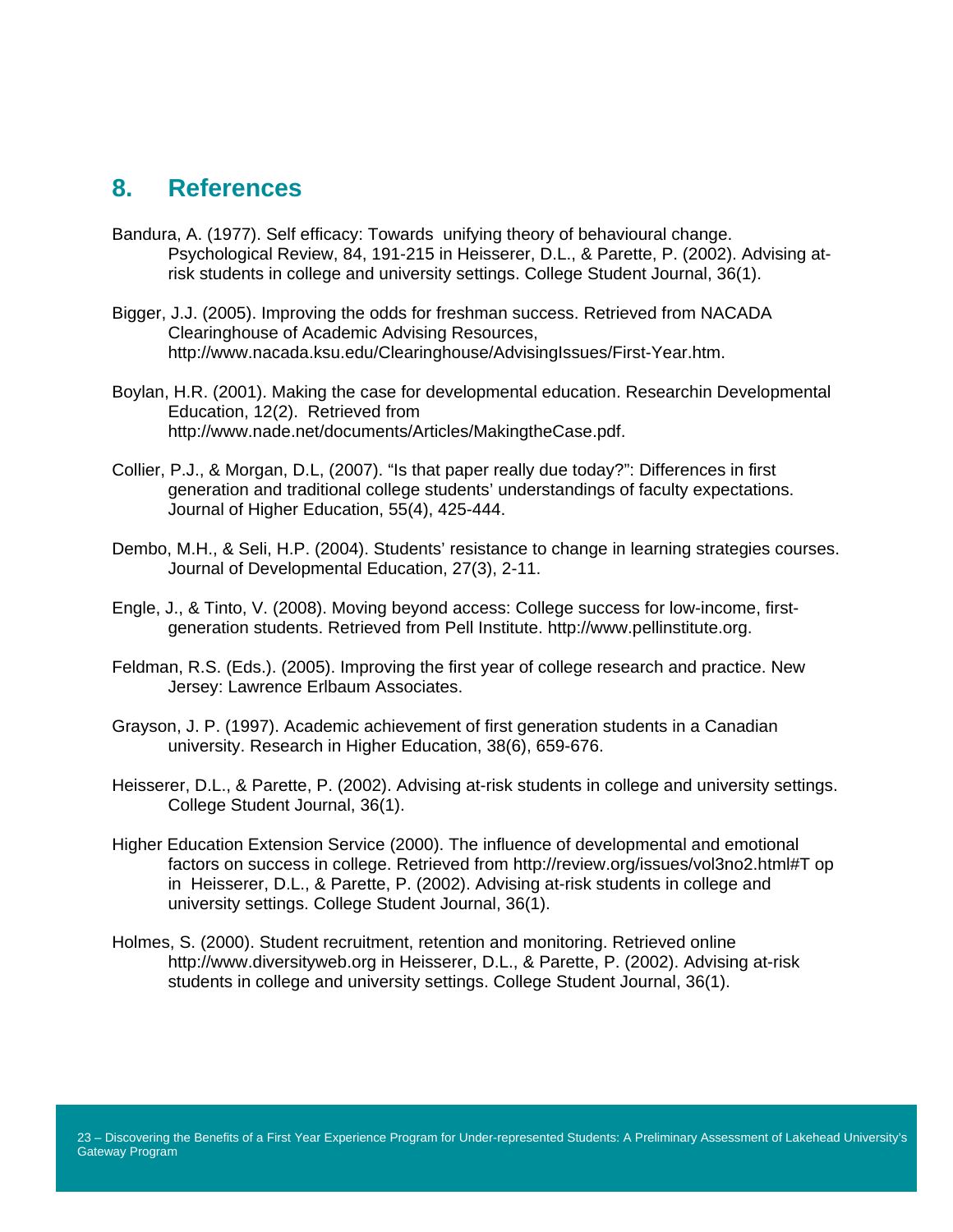- Inkelas, K.K., Daver, Z.E., Vogt, K.E., & Leonard, J.B. (2007). Living-learning programs and first generation college students' academic and social transition to college. Research in Higher Education, 48(4), 403-434.
- King, N (2004). Advising Underprepared Students. Presentation: NACADA Summer Institute on Advising in Miller, M.A., & Murray, C. (2005). Advising academically underprepared students. Retrieved from NACADA Clearinghouse of Academic Advising Resources. http://www.nacada.ksu.edu/clearinghouse/advisingIssues/Academically-Underprepared.htm.
- Lang, D.J. (2007). The impact of a first year experience course on the academic performance, persistence and graduation rates of first-semester college students at a public research university. Journal of the First Year Experience & Students in Transition, 19(1), 9-25.
- Metzner, B., & Bean, J.P. (1987). The estimation of a conceptual model of non-traditional undergraduate student attrition. Research in Higher Education, 27(1), 15-38.
- Molina, A., & Abelman, R. (2000). Style over substance in interventions for at-risk students: The impact of intrusiveness. NACADA Journal, 20(2), 5-15.
- National Resource Center for the First Year Experience® and Students in Transition (2006). 2006 National survey on first-year seminar. Columbia, SC: University of South Carolina.
- Patrick, J., Furlow, W., & Donovan, S. (1988). Using a comprehensive academic intervention program in the retention of high risk students. NACADA Journal, 8(1), 29-34.
- Schunk, D.H. (1989). Self-efficacy and achievement behaviours. Educational Psychology Review, 1(3), 173-208.
- Terenzini, P.T., Springer, L., Yaeger, P.M., Pascarella, E.T., & Nora, A. (1996). First generation college students: Characteristics, experiences and cognitive development. Research in Higher Education, 37(1), 1-22.
- Tinto, V. (1993). Leaving college: Rethinking the causes and cures of student Attrition. 2nd edition. Chicago: University of Chicago Press.
- Upcraft, M.L., & Gardner, J.N. & Associates(1989). The freshman year experience. San Francisco: Jossey-Bass.
- Upcraft, M.L., Gardner, J.N., & O'Barefoot, B.O & Associaes. (2005). Challenging and supporting the first-year student: A handbook for improving the first year of college. San Francisco: Jossey-Bass.
- Vargas, J.H. (2004). College knowledge: Addressing information barriers to college. Boston: College Access Services: The Education Resources Institute (TERI). Retrieved from www.teri.org, p. 2-20.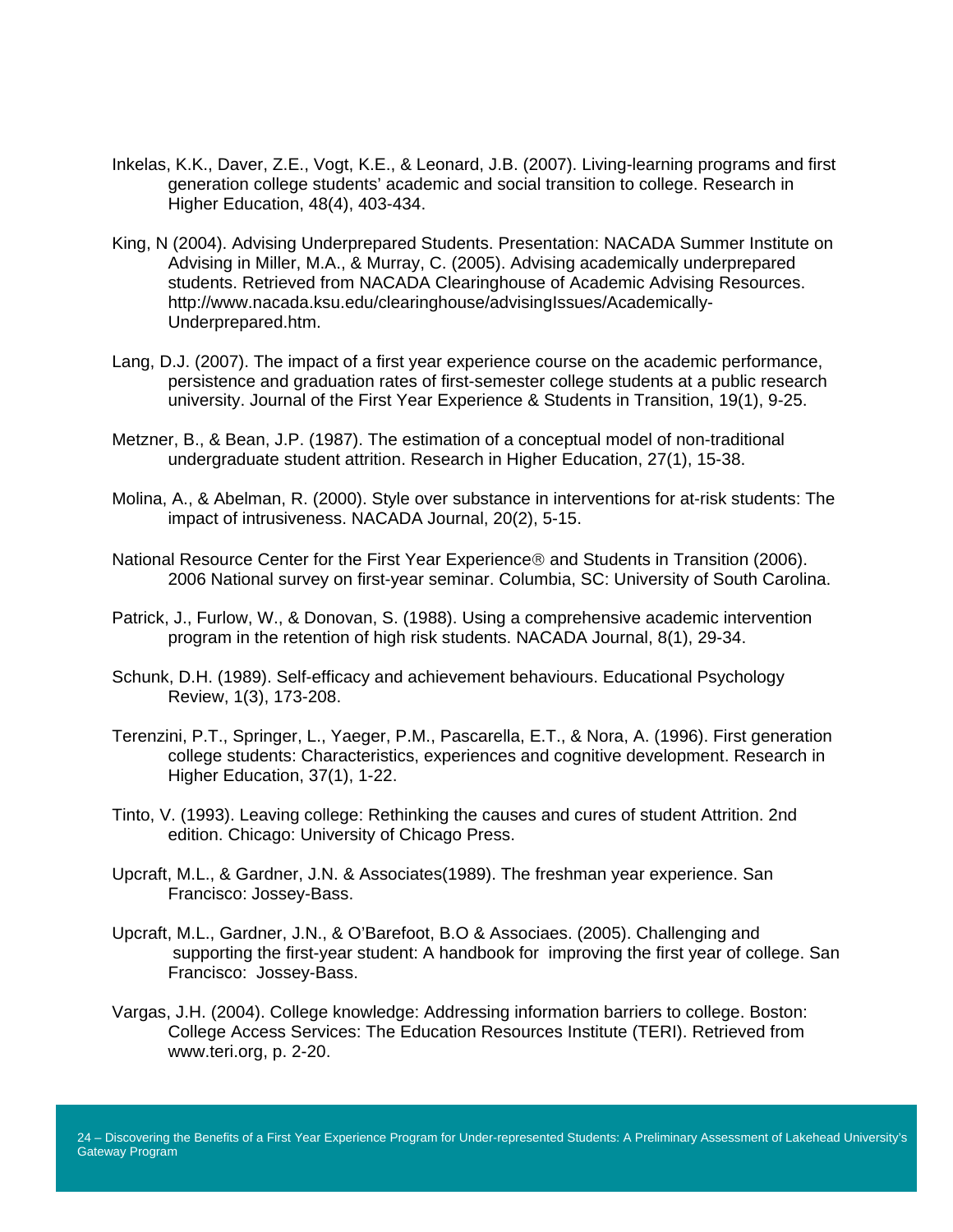Wylie, J. (2004). Non-traditional student attrition in higher education: A theoretical Model of Separation, Disengagement then Dropout. Sydney: University of Western Sydney.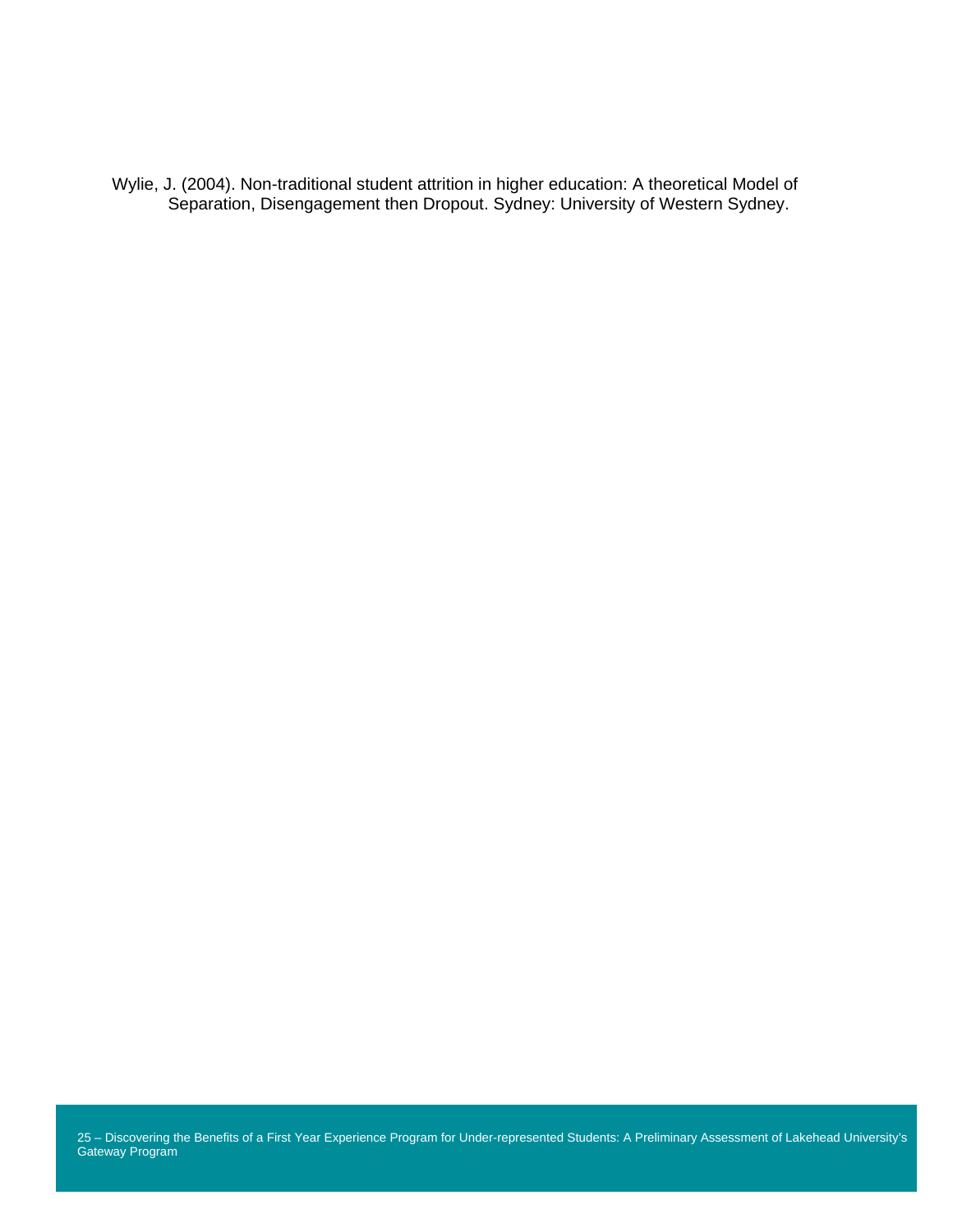### **9. Additional Reading**

- Adelman, C. (1999). Answers in the toolbox: Academic intensity, attendance patterns, and Bachelor's degree attainment. Washington, DC: Office of Education Research and Improvement.
- Allen, J.M., & Smith, C.L. (2008). Importance of, responsibility for, and satisfaction with academic advising: A faculty perspective. Journal of College Student Development, 49(5), 397-411.
- Boylan, H.R., Bliss, L.B., & Bonham, B. (1997). Program components and their relationship to student performance. Journal of Developmental Education, 20(3), 2-8.
- Conley, D.T. (2007). Toward a more comprehensive conception of college readiness. Research in Organizational Change and Development,16, 289-336. Retrieved from https://www.epiconline.org/files/pdf/Houston%20A+%20Friday%202-15-088.pdf.
- Kirk-Kuwaye, M., & Nishida, D. (2000). Effect of low and high advisor involvement on the academic performance of probation students. NACADA Journal, 21(1&2), 40-45.
- Kuh, G.D., Kinzie, J., Schuh, J.H., & Whitt, E.J. (2005). Student success in college: Creating conditions that matter. San Francisco: Jossey-Bass.
- Lotkowski, V.A., Robbins, S.B., &. Noeth, R.J. (2004). The role of academic and non-academic factors in improving college retention (ACT Policy Report). Iowa City. Retrieved from http://www.act.org/research/policymakers/index.html.
- Metzner, B. (1989). Perceived quality of academic advising: The effect on freshman attrition. American Educational Research Journal, 26(3), 422-442.
- Miller, J.W., Janz, J.C., & Chen, C. (2007). Retention impact of a first year seminar on students with varying pre-college academic performance. Journal of the First Year Experience and Students in Transition, 19(1), 47-62.
- Pike, G.R., & Kuh, G.D. (2005). First and second generation college students: A comparison of their engagement and intellectual development. The Journal of Higher Education, 76(3), 276-300.
- Pike, G.R., & Saupe, J.L. (2002). Does high school matter? An analysis of three methods of predicting first year grades. Research in Higher Education, 43(2), 187-207.
- Reason, R.D., Terenzini, P.T., & Domingo, R.J. (2006). First things first: Developing academic competence in the first year of college. Research in Higher Education, 47(2), 149-175.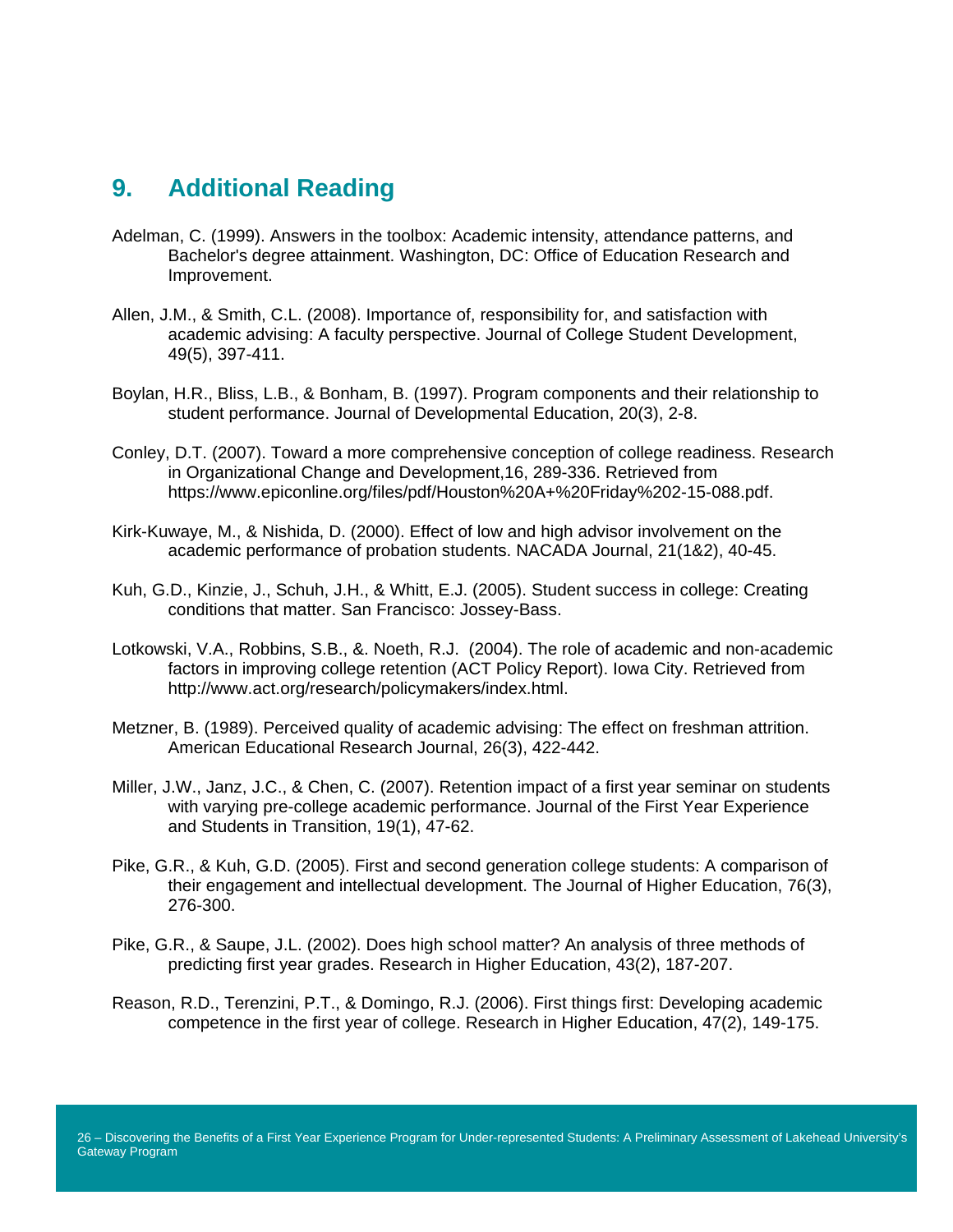- Rozycki, E. (2004). At risk students: What exactly is the threat? How imminent is it? Educational Horizons, 82(3), 174-179.
- Schee, B.A.V. (2007). Adding insight to intrusive advising and its effectiveness with students on probation. NACADA Journal 27(2), 50-59.
- Schreiner, L.A., & Anderson, E.C. (2005). Strengths-based advising: A new lens for higher education. NACADA Journal, 25(2), 20-27.
- Tinto, V. (1999). Taking student retention seriously: Rethinking the first year of college. NACADA Journal, 19(2), 5-9.
- Upcraft, M.L. (1995). Insights from theory: Understanding first year student development. First Year Academic Advising: Patterns in the Present, Pathways to the Future. National Resource Center for the First Year Experience and Students in Transition, 18, 3-13.
- Weissman, J., Silk, E., & Bulakowski, C. (1997). Assessing developmental education policies. Research in Higher Education, 38(2), 187-200.
- White, E.R., Goetz, J.J., Hunter, M.S., & O'Barefoot, B.O. (1995). Creating successful transitions through academic advising. First Year Academic Advising: Patterns in the Present, Pathways to the Future. National Resource Center for the Freshman Year Experience and Students in Transition,18, 25-34.